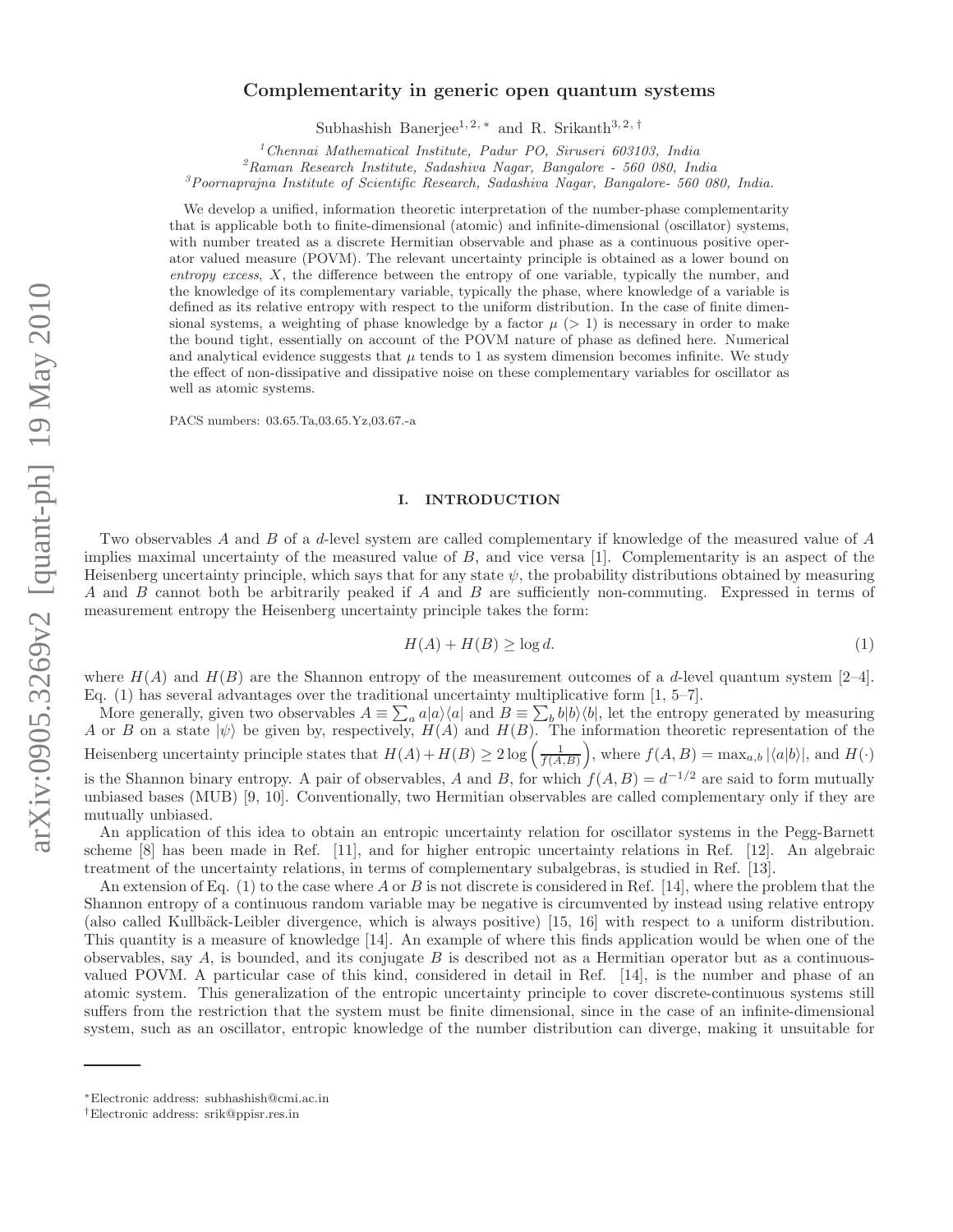infinite-dimensional systems. Therefore to set up an entropic version of the uncertainty principle, that unifies and is applicable to all systems, including infinite dimensional and/or continuous-variable systems, it may be advantageous to use a combination of entropy and knowledge, in particular, the difference between entropy of the discrete, infinite observable and between phase knowledge. This is discussed in detail below.

The theory of open quantum systems addresses the problems of damping and dephasing in quantum systems by its assertion that all real systems of interest are in fact 'open' systems, each surrounded by its environment. One of the first testing grounds for open system ideas was in quantum optics [17]. Depending upon the system-reservoir  $(S - R)$ interaction, open systems can be broadly classified into two categories, viz., quantum non-demolition (QND), where  $[H<sub>S</sub>, H<sub>SR</sub>] = 0$  resulting in pure decoherence, or dissipative, where  $[H<sub>S</sub>, H<sub>SR</sub>] \neq 0$  resulting in decoherence along with dissipation [18].

The plan of the paper is as follows. In Section II, we briefly introduce, in anticipation of the discussion to follow, the concept of quantum phase distributions for oscillator as well as two-level atomic systems. In Section III, we develop an information theoretic representation of complementarity. A central feature here is the study of number-phase complementarity using the principle concept of entropy excess, the difference between number entropy and phase knowledge, mentioned above. The use of the entropy excess enables a unified, information theoretic interpretation of the number-phase complementarity, with dimension-independent lower bound, that is applicable both to finitedimensional (atomic) and infinite-dimensional (oscillator) systems, as well as discrete (number) and continuous (phase) variables.

We apply this entropic uncertainty principle to various physical systems: oscillator systems (both harmonic as well as anharmonic), in Section IV, and atomic systems, in Section V, for a host of physically relevant initial conditions. In addition, the effect of purely dephasing as well as dissipative influences on the system's evolution, due to interaction with its environment, and hence the entropy excess is studied for each case considered in Sections IV and V. In Section VI, we make our conclusions.

### II. QUANTUM PHASE DISTRIBUTIONS

The quantum description of phases [19] has a long history [8, 20–24]; see also Refs. [25, 26]. In a recent approach, which we adopt, the concept of phase distribution for the quantum phase has been introduced [25, 27]. Here we briefly recapitulate, for convenience, some useful formulas of quantum phase distributions for oscillator systems [28, 29]. For the case of atomic systems, the basic formulas were presented in [14].

Following Agarwal et al. [27] we define a phase distribution  $\mathcal{P}(\theta)$  for a given density operator  $\rho$ , which in our case would be the reduced density matrix, as

$$
\mathcal{P}(\theta) = \frac{1}{2\pi} \langle \theta | \rho | \theta \rangle, \ 0 \le \theta \le 2\pi,
$$
  
= 
$$
\frac{1}{2\pi} \sum_{m,n=0}^{\infty} \rho_{m,n} e^{i(n-m)\theta}, \tag{2}
$$

where the states  $|\theta\rangle$  are the eigenstates of the Susskind-Glogower [21] phase operator corresponding to eigenvalues of unit magnitude and are defined in terms of the number states  $|n\rangle$  as

$$
|\theta\rangle = \sum_{n=0}^{\infty} e^{in\theta} . |n\rangle,
$$
 (3)

The sum in Eq. (2) is assumed to converge. The phase distribution is positive definite and normalized to unity with  $\int_{\theta} |\theta\rangle\langle\theta|d\theta = 1.$ 

The complementary number distribution is

$$
p(m) = \langle m|\rho|m\rangle,\tag{4}
$$

where  $|m\rangle$  is the number (Fock) state. Analogous results exist for atomic states, with the Susskind-Glagower states replaced by atomic coherent states [31, 32], and number states by Wigner-Dicke states [33].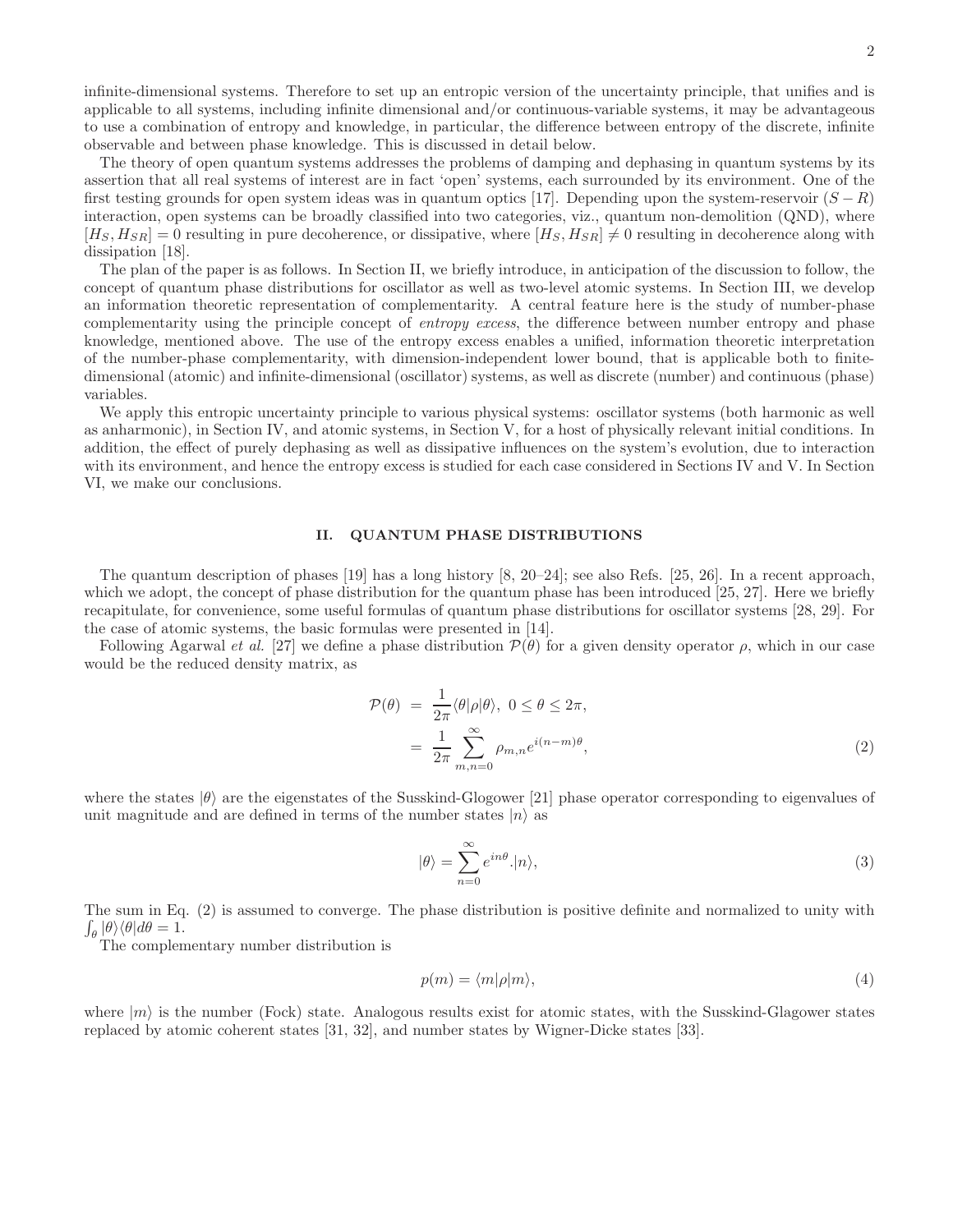# III. INFORMATION THEORETIC REPRESENTATION OF COMPLEMENTARITY

Defining entropic knowledge  $R[f]$  of random variable f as its relative entropy with respect to the uniform distribution  $\frac{1}{d}$ , i.e.,

$$
R[f] \equiv S\left(f(j)|\frac{1}{d}\right) = \sum_{j} f(j) \log(df(j)),\tag{5}
$$

we can recast Heisenberg uncertainty principle in terms of entropy  $H$  and knowledge  $R$ , as shown by this easy theorem

Theorem 1 Given two Hermitian observables A and B that form a pair of MUB, the uncertainty relation (1) can be expressed as

$$
X(A,B) \equiv H(A) - R(B) \ge 0. \tag{6}
$$

**Proof.** Let the distribution obtained by measuring A and B on a given state be, respectively,  $\{p_i\}$  and  $\{q_k\}$ . Denoting  $H(A) \equiv \sum_j p_j \log_2 p_j$ , the l.h.s of Eq. (6) is given by

$$
H(A) - S\left(B||\frac{1}{d}\right) = H(A) - \sum_{k} q_k \log(dq_k)
$$

$$
= H(A) + H(B) - \log d \tag{7}
$$

$$
\geq 2\log\left(\frac{1}{f(A,B)}\right) - \log d. \tag{8}
$$

where Eq. (8) follows from Ref. [1]. For a pair of MUB [5, 6],  $f(A, B) = d^{-1/2}$ , from which the theorem follows.

From Eq. (7) it follows that  $X(A, B) = X(B, A)$ . Therefore, phyically Eq. (6) expresses that ignorance of one of two MUB variables is at least as large as the knowledge of the other. It is not difficult to see that  $X(A, B)$  attains its largest value of  $log(d)$  when A and B are MUBs, and its minimum value of  $log(d)$  when A and B are identical. This gives a way to quantify the 'degree of complementarity'. Define  $X_{\min}(A, B)$  are the smallest value of  $X(A, B)$ over all possible states for a given pair of Hermitian observables A and B. Then, two observables A and B are maximally complementary (i.e., MUB) if  $X_{\min}(A, B) = 0$ , and they are minimally complementary (i.e., identical) if  $X_{\min}(A, B) = -\log(d).$ 

A point worth noting about Eq. (6) is that it contains no explicit mention of dimension d. What is remarkable is that we find this situation persists even when one of A or B is not discrete, but a continuous-valued POVM (for discrete-valued POVMs, cf. Ref. [36]), and furthermore, the system is no longer finite dimensional but instead infinite dimensional. The only additional requirement is that the continuous-valued variable should be set as  $B$  (the knowledge- rather than the ignorance-variable), since  $H(B)$  can potentially be negative for such variables. This makes  $X(A, B) \geq 0$  as a very succinct and general statement of the uncertainty principle. By contrast, because there is no prior guarantee that measurement entropy  $H(\cdot)$  will be non-negative for a continuous-valued observable, it is not obvious that the version of the Heisenberg uncertainty principle given by (1) is generally applicable, and furthermore, because there is no prior guarantee that measurement entropic knowledge  $R(\cdot)$  will be well-defined for infinite-dimensional variables, the version  $R(A) + R(B) \leq \log(d)$  of Ref. [14] is also not obviously generally applicable.

One catch is that on account of the POVM-nature of B,  $R(B)$  may have a maximum value less than  $log(d)$  in the finite dimensional case. It will be to generalize the concept of 'maximal complementarity' or 'MUBness' to apply those terms to  $A$  and  $B$ , when one of them is a POVM, if the maximal knowledge of the measured value of  $A$  implies minimal knowledge of the measured value of B, and vice versa, but with maximum knowledge no longer being required to as high as log d bits.

For the phase variable given by the POVM  $\phi$  and probability distribution  $\mathcal{P}(\phi)$ , entropic knowledge is given by the functional [28, 29]:

$$
R[\mathcal{P}(\phi)] = \int_0^{2\pi} d\phi \ \mathcal{P}(\phi) \log[2\pi \mathcal{P}(\phi)],\tag{9}
$$

where the  $log(·)$  refers to the binary base.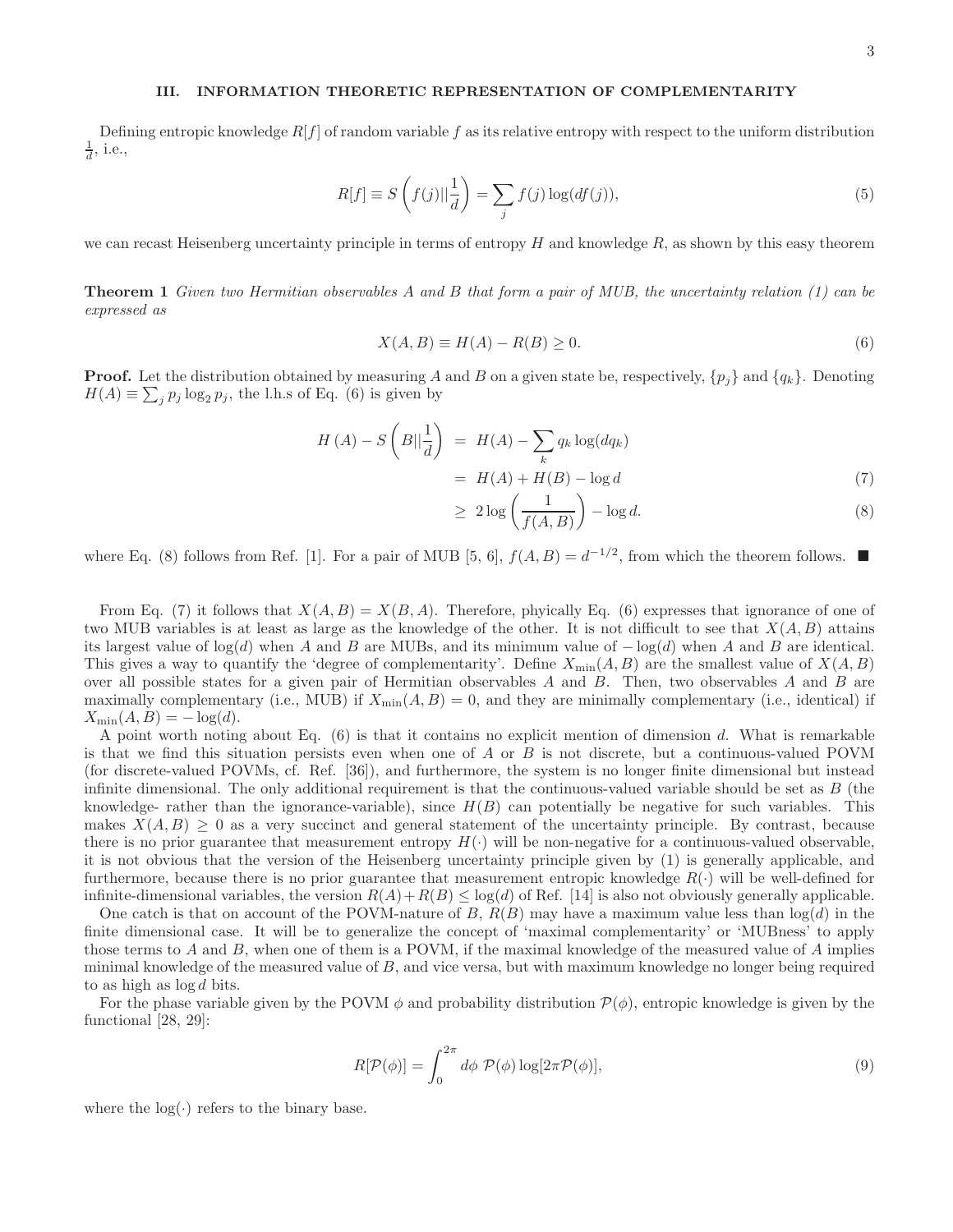It is at first not obvious that Eq. (6) holds for infinite dimensional systems. Based on a result due to Ref. [38] for an oscillator system, which in turn uses the concept of the  $(p, q)$ -norm of the Fourier transformation found by Beckner [39] for all values of p, for an oscillator system, we can show that it is indeed the case. In particular,

$$
-\int_{-\pi}^{\pi} d\phi P(\phi) \log(P(\phi)) - \sum_{m=0}^{\infty} p_m \log(p_m) \ge \log(2\pi)
$$
\n(10)

Setting the 'number variable' m in Eq. (10) as A, and the phase variable  $\phi$  as B, and noting that the first term in the l.h.s of Eq. (10), using Eq. (9), is just  $\log(2\pi) - R[P(\phi)]$ , we obtain

$$
X[m,\phi] \equiv H[m] - R[\phi] \ge 0,\tag{11}
$$

which is Eq. (6) applied to an infinite-dimensional system that includes a non-Hermitian POVM (phase  $\phi$ ). Eq. (11) expresses the fact ignorance of variable m is at least as great as knowledge of its complementary partner,  $\phi$ . Comparing Eqs. (6) and (11), we find that the statement  $X \geq 0$  as a description of the Heisenberg uncertainty relation holds good both for finite and infinite dimensional systems. The version  $X \geq 0$  of the Heisenberg uncertainty principle may be called the principle of entropy excess. An information theoretic interpretation of the above relation has been studied, in the context of phase resolution in harmonic oscillator systems, in [40]. Also, the number-phase complementarity, for a harmonic oscillator system, using information exclusion relations has been studied in [41].

# IV. OSCILLATOR SYSTEM

Here we consider the application of the principle of entropy excess (11) to oscillator systems, both harmonic as well as anharmonic, starting from a number of physically relevant and interesting initial conditions and interacting with their environment via a purely dephasing (QND) as well as dissipative interaction. The strategy would be to compute the phase and number distributions for each case, use them to obtain phase knowledge (9), number entropy and use them in Eq. (11) to study the entropy excess and thus the number-phase complementarity in oscillator systems.

### A. QND system-bath interaction

Consider the following Hamiltonian describing the interaction of a system with its environment, modelled as a reservoir of harmonic oscillators, via a QND type of coupling :

$$
H = HS + HR + HSR
$$
  
=  $HS + \sum_{k} \hbar \omega_{k} b_{k}^{\dagger} b_{k} + HS \sum_{k} g_{k} (b_{k} + b_{k}^{\dagger}) + HS2 \sum_{k} \frac{g_{k}^{2}}{\hbar \omega_{k}}.$  (12)

Here  $H_S$ ,  $H_R$  and  $H_{SR}$  stand for the Hamiltonians of the system, reservoir and system-reservoir interaction, respectively.  $H<sub>S</sub>$  is a generic system Hamiltonian which we will specify in the subsequent sections to model different physical situations.  $b_k^{\dagger}$ ,  $b_k$  denote the creation and annihilation operators for the reservoir oscillator of frequency  $\omega_k$ ,  $g_k$  stands for the coupling constant (assumed real) for the interaction of the oscillator field with the system. The last term on the right-hand side of Eq. (1) is a renormalization inducing 'counter term'. Since  $[H_S, H_{SR}] = 0$ , the Hamiltonian (1) is of QND type. The system plus reservoir composite is closed obeying a unitary evolution given by

$$
\rho(t) = e^{-\frac{i}{\hbar}Ht} \rho(0) e^{\frac{i}{\hbar}Ht},\tag{13}
$$

where

$$
\rho(0) = \rho^s(0)\rho_R(0),
$$
\n(14)

i.e., we assume separable initial conditions. The reservoir is assumed to be initially in a squeezed thermal state, i.e., it is a squeezed thermal bath, with an initial density matrix  $\rho_R(0)$  given by

$$
\hat{\rho}_R(0) = \hat{S}(r, \Phi)\hat{\rho}_{th}\hat{S}^{\dagger}(r, \Phi),\tag{15}
$$

where

$$
\hat{\rho}_{th} = \prod_{k} \left[ 1 - e^{-\beta \hbar \omega_k} \right] e^{-\beta \hbar \omega_k \hat{b}_k^{\dagger} \hat{b}_k} \tag{16}
$$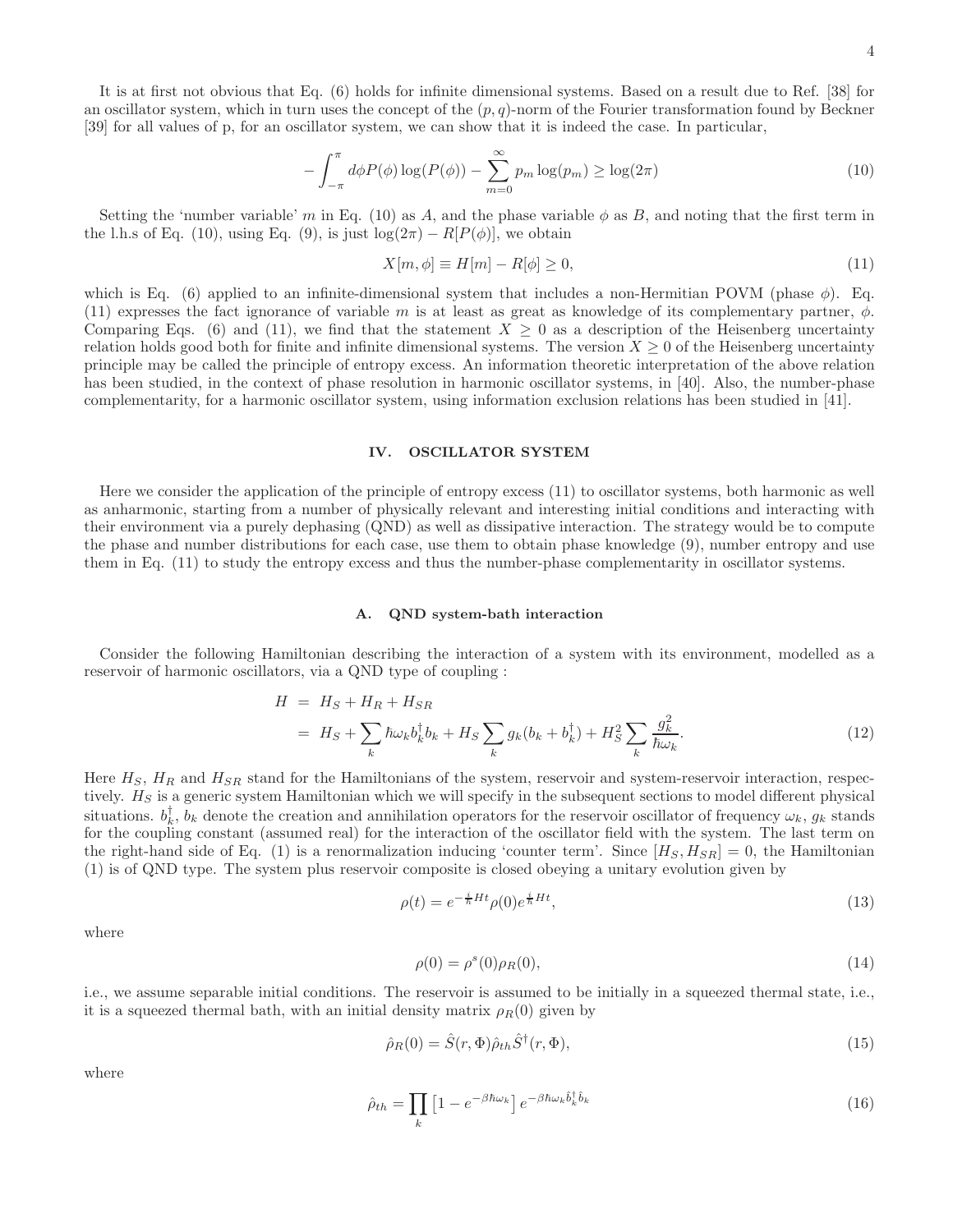is the density matrix of the thermal bath, and

$$
\hat{S}(r_k, \Phi_k) = \exp\left[r_k \left(\frac{\hat{b}_k^2}{2} e^{-i2\Phi_k} - \frac{\hat{b}_k^{\dagger 2}}{2} e^{i2\Phi_k}\right)\right]
$$
\n(17)

is the squeezing operator with  $r_k$ ,  $\Phi_k$  being the squeezing parameters [42]. We are interested in the reduced dynamics of the 'open' system of interest S, which is obtained by tracing over the bath degrees of freedom. Using Eqs.  $(12)$ ,  $(14)$ in Eq.  $(13)$  and tracing over the bath variables, we obtain the reduced density matrix for S, in the system eigenbasis, as [18]

$$
\rho_{nm}^s(t) = e^{-\frac{i}{\hbar}(E_n - E_m)t} e^{i(E_n^2 - E_m^2)\eta(t)} \times \exp\left[ -(E_m - E_n)^2 \gamma(t) \right] \rho_{nm}^s(0). \tag{18}
$$

In the above equation,  $E_n$  is the eigenvalue of the system in the system eigenbasis while  $\eta(t)$  and  $\gamma(t)$  quantify the effect of the bath on the system and are given in Appendix A for convenience.

# 1. System of a harmonic oscillator

We consider the system  $S$  of a harmonic oscillator with the Hamiltonian

$$
H_S = \hbar\omega \left( a^\dagger a + \frac{1}{2} \right). \tag{19}
$$

The number states serve as an appropriate basis for the system Hamiltonian and the system energy eigenvalue in this basis is

$$
E_n = \hbar \omega \left( n + \frac{1}{2} \right). \tag{20}
$$

The harmonic oscillator system is assumed to start from the following physically interesting initial states:

(A). System initially in a coherent state:

The initial density matrix of the system is

$$
\rho^s(0) = |\alpha\rangle\langle\alpha|,\tag{21}
$$

where

$$
\alpha = |\alpha|e^{i\theta_0} \tag{22}
$$

is a coherent state [43]. Making use of Eqs. (18), (21) in Eq. (2), the phase distribution is obtained as [28]

$$
\mathcal{P}(\theta) = \frac{1}{2\pi} \sum_{m,n=0}^{\infty} \frac{|\alpha|^{n+m}}{\sqrt{n!m!}} e^{-|\alpha|^2} e^{-i(m-n)(\theta - \theta_0)} e^{-i\omega(m-n)t} \times e^{i(\hbar\omega)^2(m-n)(n+m+1)\eta(t)} e^{-(\hbar\omega)^2(n-m)^2 \gamma(t)}.
$$
\n(23)

The corresponding complementary number distribution is obtained, using Eq. (4), as

$$
p(m) = \frac{|\alpha|^{2m}}{m!} e^{-|\alpha|^2}.
$$
 (24)

Using  $\mathcal{P}(\theta)$  (23) in Eq. (9) to get the phase knowledge,  $p(m)$  (24) to get the number entropy and using these in Eq. (11) we get the entropy excess. These are plotted in Figures 1. It is clearly seen, by a comparison of Figure 1(b) with (a) (representing unitary evolution), that including the environmental effects due to finite temperature and squeezing causes the entropy excess to increase by randomizing phase and thus causing  $R[\theta]$  to fall, whereas  $H[m]$  remains invariant because QND interactions characteristically leave the number distribution  $p(m)$  (4) invariant [29]. This can be seen from Eq. (24), where the only parameter entering the distribution  $p(m)$  is the initial state parameter  $\alpha$ . The figures clearly show that the principle of entropy excess, Eq. (11), is satisfied for both unitary evolution as well as in the case of interaction with the bath.

(B). System initially in a squeezed coherent state: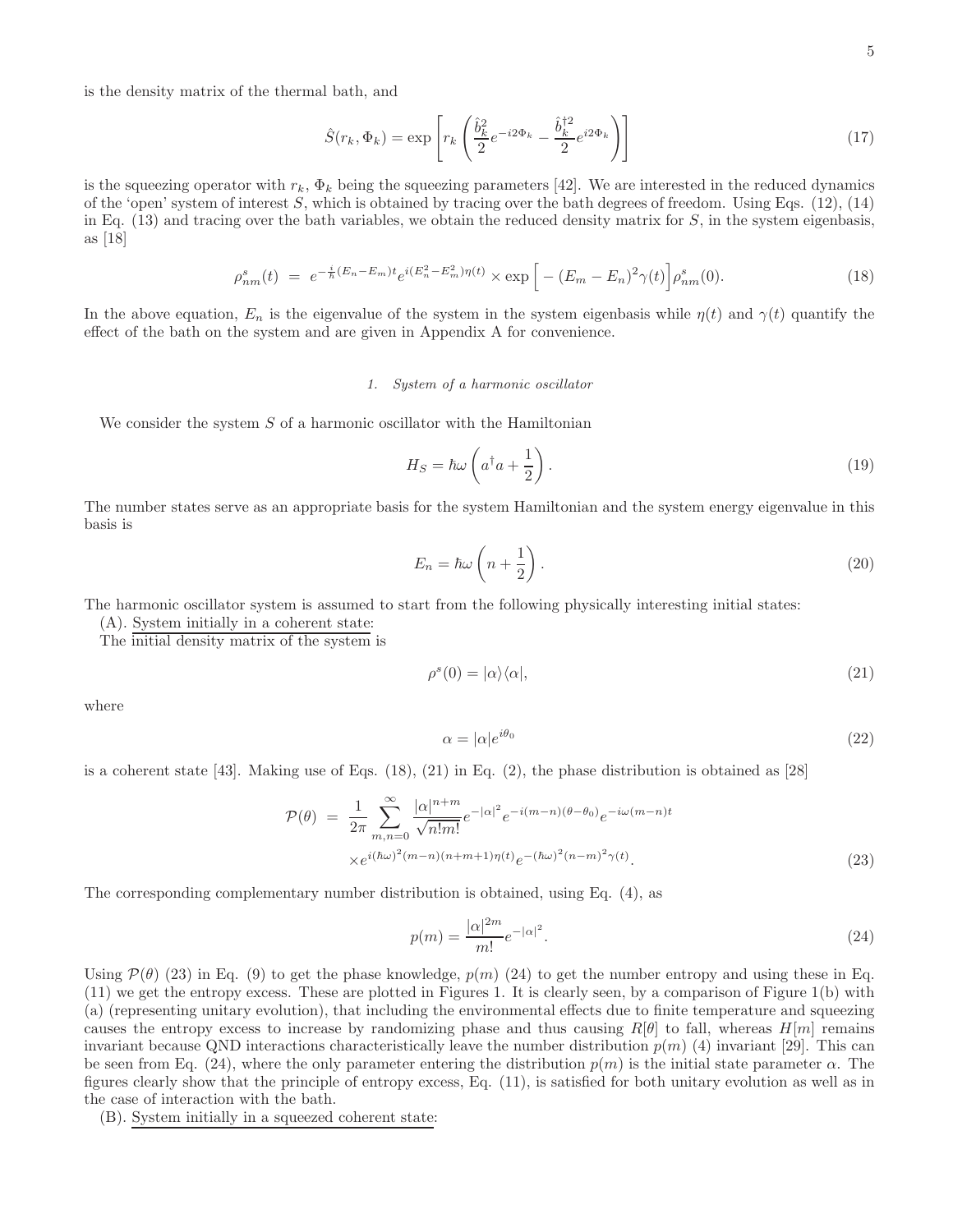

FIG. 1: Number entropy  $H[m]$  (large-dashed line), phase knowledge  $R[\theta]$  (small-dashed line) and entropy excess  $X[m,\theta]$  (Eq. (11), bold line) plotted as a function of the parameter  $\alpha$  (22) for the harmonic oscillator system initially in a coherent state. Figure (a) represents the case of the pure state case. We note that as number increases, with increase in  $\alpha$ , so does  $H[m]$  (since the variance of a Poisson distribution equals its mean), whereas phase  $\phi$  becomes increasingly certain, leading to increase in  $R[\phi]$ . Figure (b) represents the case of the system subjected to QND interaction with the parameters  $\omega = 1.0$ ,  $\omega_c = 100$ ,  $\gamma_0$  $(A1) = 0.0025$ ,  $|\alpha|^2 = 5$ ,  $\theta_0 = 0$  (22) and with bath squeezing parameters (A5)  $r = 2.0$  and  $a = 0$  for a temperature T (in units where  $\hbar \equiv k_B \equiv 1$ ) =1 and an evolution time  $t = 0.5$ .

The initial density matrix of the system is

$$
\rho^s(0) = |\xi, \alpha\rangle\langle\alpha, \xi|,\tag{25}
$$

where the squeezed coherent state is defined as [43]

$$
|\xi,\alpha\rangle = S(\xi)D(\alpha)|0\rangle.
$$
\n(26)

Here S denotes the standard squeezing operator with  $\xi = r_1 e^{i\psi}$  and D denotes the standard displacement operator [43]. Making use of Eqs. (18), (25) in Eq. (2), the phase distribution is obtained as [28]

$$
\mathcal{P}(\theta) = \frac{1}{2\pi} \sum_{m,n=0}^{\infty} e^{i(n-m)\theta} \frac{e^{i\frac{\psi}{2}(m-n)}}{2^{\frac{(m+n)}{2}} \sqrt{m!n!}} \frac{(\tanh(r_1))^{\frac{(m+n)}{2}}}{\cosh(r_1)}
$$

$$
\times \exp\left[-|\alpha|^2 (1-\tanh(r_1)\cos(2\theta_0-\psi))\right]
$$

$$
\times H_m \left[\frac{|\alpha|e^{i(\theta_0-\frac{\psi}{2})}}{\sqrt{\sinh(2r_1)}}\right] H_n^* \left[\frac{|\alpha|e^{i(\theta_0-\frac{\psi}{2})}}{\sqrt{\sinh(2r_1)}}\right]
$$

$$
\times e^{-i\omega(m-n)t} e^{i(\hbar\omega)^2(m-n)(n+m+1)\eta(t)} e^{-(\hbar\omega)^2(n-m)^2 \gamma(t)}.
$$
(27)

Here  $H_n[z]$  is a Hermite polynomial. The corresponding complementary number distribution is obtained, using Eq. (4), as

$$
p(m) = \frac{1}{2^m m!} \frac{(\tanh(r_1))^m}{\cosh(r_1)} \exp\left[-|\alpha|^2 (1 - \tanh(r_1)\cos(2\theta_0 - \psi))\right] |H_m\left[\frac{|\alpha|e^{i(\theta_0 - \frac{\psi}{2})}}{\sqrt{\sinh(2r_1)}}\right]|^2. \tag{28}
$$

Using  $\mathcal{P}(\theta)$  (27) in Eq. (9) to get the phase knowledge,  $p(m)$  (28) to get the number entropy and using these in Eq. (11) we get the entropy excess which are plotted in Figures 2. From the Figures 2 it can be seen that phase gets randomized, resulting in a fall in the phase knowledge  $R[\theta]$ , with increase in the system squeezing parameter  $r_1$  (26). The number entropy  $H[m]$  is not effected by the reservoir, due to the QND nature of the interaction but as can be seen from Eq. (28), the number distribution  $p(m)$  depends upon the initial state parameters  $\alpha$ ,  $r_1$  and  $\psi$ . Thus  $H[m]$ as a function of the system squeezing parameter  $r_1$  first falls and then rises as a result of which the entropy excess at first goes down and then rises. The principle of entropy excess, Eq. (11), is clearly seen to be satisfied.

An interesting feature here is that in Figure 2(b), even though in comparison with the settings in Figure 2(a) temperature T has increased, the value of  $R[\theta]$  has also increased, contrary to the expectation that temperature would cause phase to randomize and thus reduce  $R[\theta]$ . The reason is that the  $P(\theta)$  distribution at  $T=0$  has a bimodal (double-peaked or double-bunched) form, having relatively large variance and thus low  $R[\theta]$ . As temperature is increased to  $T = 1$ , this bimodal distribution at first collapses into a single-peaked form, the resulting sharp reduction in variance, being responsible for the rise in  $R[\theta]$ . With further increase in temperature, the expected diffusion of the phase sets in, and  $R[\theta]$  registers a gradual reduction.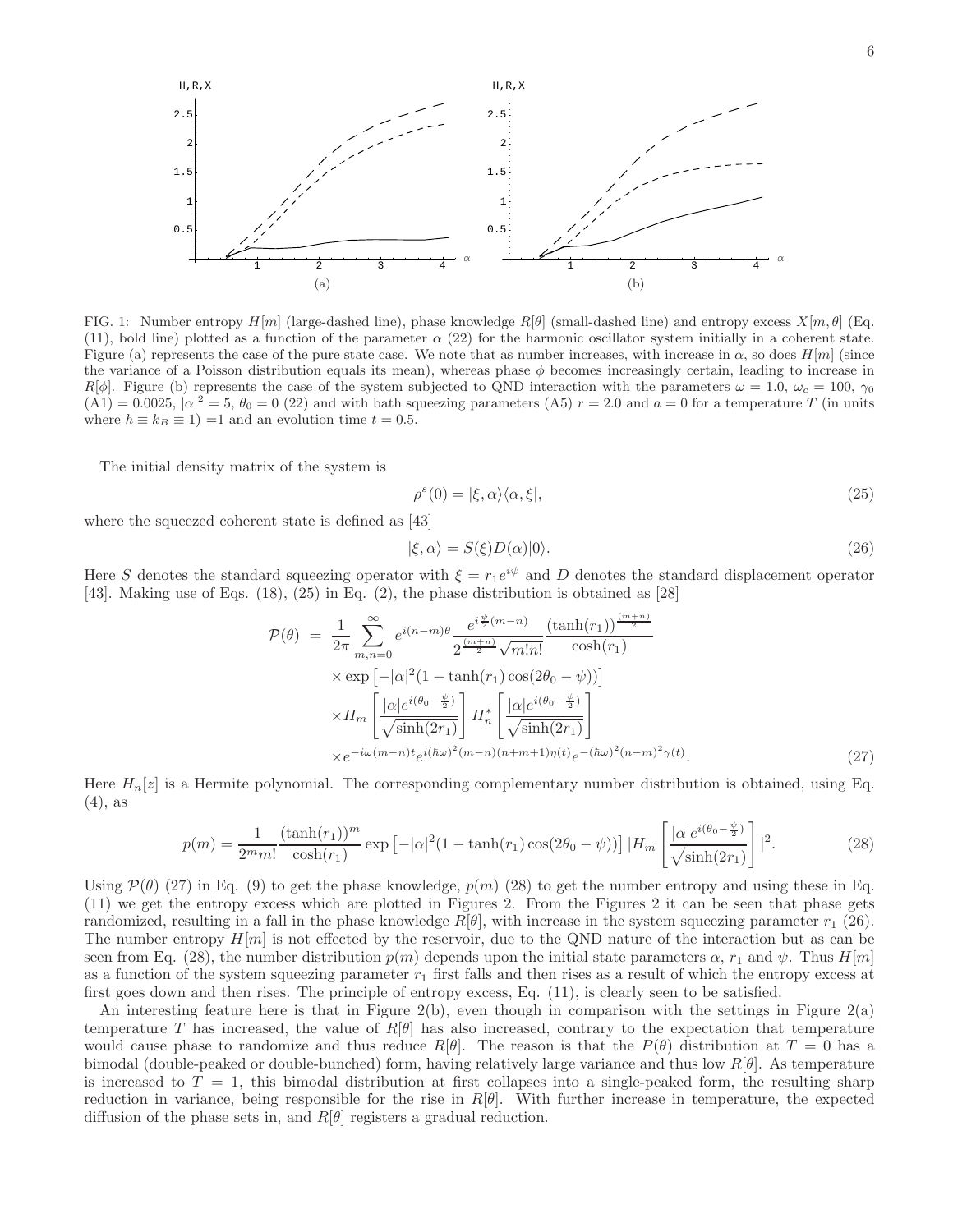

FIG. 2: Number entropy  $H[m]$  (large-dashed line), phase knowledge  $R[\theta]$  (small-dashed line) and entropy excess  $X[m, \theta]$  (Eq. (11)) (bold line) plotted as a function of the system squeezing parameter  $r_1$  (26) for a harmonic oscillator system initially in a squeezed coherent state and subjected to a QND interaction, with parameters  $\omega = 1$ ,  $\omega_c = 100$ ,  $\gamma_0 = 0.025$ ,  $|\alpha|^2 = 5$ ,  $\theta_0 = 0$  $(22), \psi(26) = 0$  and with bath squeezing parameters  $(A5)$   $r = 1.0$  and  $a = 0$ . Figure (a) represents an evolution time  $t = 0.1$ and  $T = 0$ , while figure (b) depicts the case for an evolution time  $t = 0.1$  and  $T = 1$ .

## 2. System of an anharmonic oscillator

We consider the system  $S$  of an anharmonic oscillator with the Hamiltonian

$$
H_S = \hbar\omega \left( a^\dagger a + \frac{1}{2} \right) + \frac{\hbar\lambda}{2} (a^\dagger)^2 a^2.
$$
 (29)

As shown in [28], the above Hamiltonian can be expressed in terms of the generators of the group  $SU(1,1)$  as a result of which the appropriate basis for it would be  $|m, k\rangle$  where  $m = 0, 1, 2, ...$  and k equal to  $\frac{1}{4}$  or  $\frac{3}{4}$ . The case of  $k = \frac{1}{4}$  corresponds to states with even photon number with the vacuum state coinciding with the vacuum state of the harmonic oscillator, while the case of  $k = \frac{3}{4}$  corresponds to states with odd photon number. Using the properties of the  $SU(1,1)$  group generators, the action of  $H_S(29)$  on the basis is found to be

$$
H_S|m, k\rangle = 2\hbar \left[\omega(m+k) + \lambda m(m+2k-1)\right]|m, k\rangle
$$
  
=  $E_{m_k}|m, k\rangle$ . (30)

We make use of this to obtain the phase distribution of the anharmonic oscillator system, interacting with a squeezed thermal bath via a QND system-bath interaction, and starting from the following physically interesting initial states:

(A). System initially in a Kerr state:

The initial density matrix of the system is [44]

$$
\rho^s(0) = |\psi_K\rangle\langle\psi_K|.\tag{31}
$$

Here  $|\psi_K\rangle$  is defined in terms of the number states as

$$
|\psi_K\rangle = \sum_n q_n |n\rangle,\tag{32}
$$

where

$$
q_n = \frac{\alpha^n}{\sqrt{n!}} e^{\frac{-|\alpha|^2}{2}} e^{-i\chi n(n-1)}.
$$
\n(33)

In the above equations,  $|n\rangle$  represents the usual number state and  $\chi = \frac{\lambda L}{2v}$ , where  $\lambda$  is as in Eq. (29), L is the length of the medium and  $v$  is the speed of light in the Kerr medium in which the interaction has taken place. Making use of Eqs. (18), (31) in Eq. (2), the phase distribution is obtained as [28]

$$
\mathcal{P}(\theta) = \frac{1}{2\pi} \sum_{m,n=0}^{\infty} q_{2m} q_{2n}^* e^{i2(n-m)\theta} e^{-2i(m-n)[\omega + \lambda(m+n-\frac{1}{2})]t}
$$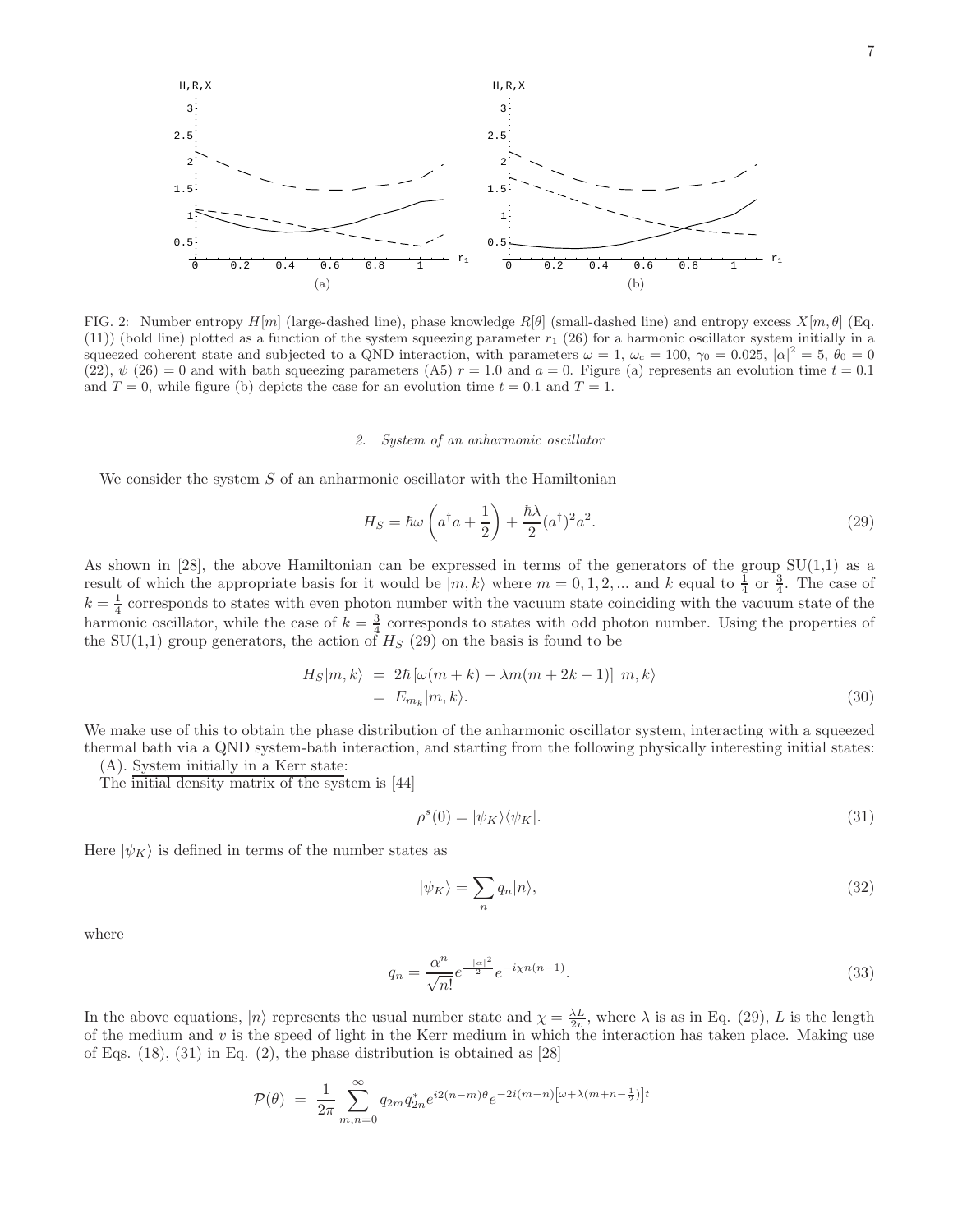

FIG. 3: Number entropy  $H[m]$  (large-dashed line), phase knowledge  $R[\theta]$  (small-dashed line) and entropy excess  $X[m, \theta]$  (Eq.  $(11)$ ) (bold line) plotted as a function of the parameter  $\chi$  (33) for an anharmonic oscillator system initially in a Kerr state and subjected to a QND interaction. The parameters taken are  $\omega = 1$ ,  $\omega_c = 100$ ,  $\gamma_0 = 0.0025$ ,  $|\alpha|^2 = 5$ ,  $\theta_0 = 0$ ,  $\lambda = 0.02$  and with bath squeezing parameters (A5)  $r = 2.0$  and  $a = 0$  for an evolution time  $t = 0.1$  and  $T = 0$ .

$$
\times e^{4i\hbar^{2}(m-n)\left[\omega+\lambda(m+n-\frac{1}{2})\right]}\left[\omega(n+m+\frac{1}{2})+\lambda(n^{2}+m^{2}-\frac{1}{2}(m+n))\right]\eta(t)
$$
\n
$$
\times e^{-4\hbar^{2}(m-n)^{2}\left[\omega+\lambda(m+n-\frac{1}{2})\right]^{2}}\gamma(t)
$$
\n
$$
+\frac{1}{2\pi}\sum_{m,n=0}^{\infty}q_{2m+1}q_{2n+1}^{*}e^{i2(n-m)\theta}e^{-2i(m-n)\left[\omega+\lambda(m+n+\frac{1}{2})\right]t}
$$
\n
$$
\times e^{4i\hbar^{2}(m-n)\left[\omega+\lambda(m+n+\frac{1}{2})\right]}\left[\omega(n+m+\frac{3}{2})+\lambda(n^{2}+m^{2}+\frac{1}{2}(m+n))\right]\eta(t)
$$
\n
$$
\times e^{-4\hbar^{2}(m-n)^{2}\left[\omega+\lambda(m+n+\frac{1}{2})\right]^{2}}\gamma(t).
$$
\n(34)

The corresponding complementary number distribution is obtained, using Eq. (4), as

$$
p(m) = |q_{2m}|^2 + |q_{2m+1}|^2,
$$
\n(35)

where  $q_{2m}, q_{2m+1}$  can be obtained from Eq. (33).

Using  $P(\theta)$  (34) in Eq. (9) to get the phase knowledge,  $p(m)$  (35) to get the number entropy and using these in Eq. (11) we get the entropy excess which are plotted in Figure 3. From the figure , it is evident that as the Kerr parameter  $\chi$  increases, phase gets randomized leading to the fall in  $R[\theta]$ , whereby entropy excess  $X[m, \theta]$  increases, since  $H[m]$  remains unchanged. The invariance of  $H[m]$  under change in the parameter  $\chi$  can be easily seen by using Eq. (33) in Eq. (35). The principle of entropy excess, Eq. (11), is clearly seen to be satisfied.

(B). System initially in a squeezed Kerr state:

The initial density matrix of the system is [44]

$$
\rho^s(0) = |\psi_{SK}\rangle\langle\psi_{SK}|.\tag{36}
$$

Here  $|\psi_{SK}\rangle$  is defined in terms of the number states as

$$
|\psi_{SK}\rangle = \sum_{n} s_n |n\rangle,\tag{37}
$$

where

$$
s_{2m} = \sum_{p} q_{2p} G_{2m2p}(z),
$$
\n(38)

and

$$
s_{2m+1} = \sum_{p} q_{2p+1} G_{2m+12p+1}(z),
$$
\n(39)

with  $z = r_1 e^{i\psi}$ , and  $G_{mp}(z) = \langle m|S(z)|p\rangle$ , where  $S(z)$  is the usual squeezing operator, is given by [45]

$$
G_{2m2p} = \frac{(-1)^p}{p!m!} \left(\frac{(2p)!(2m)!}{\cosh(r_1)}\right)^{\frac{1}{2}} \exp\left(i(m-p)\psi\right) \times \left(\frac{\tanh(r_1)}{2}\right)^{(m+p)} F_1^2 \left[-p, -m; \frac{1}{2}; -\frac{1}{(\sinh(r_1))^2}\right].
$$
\n(40)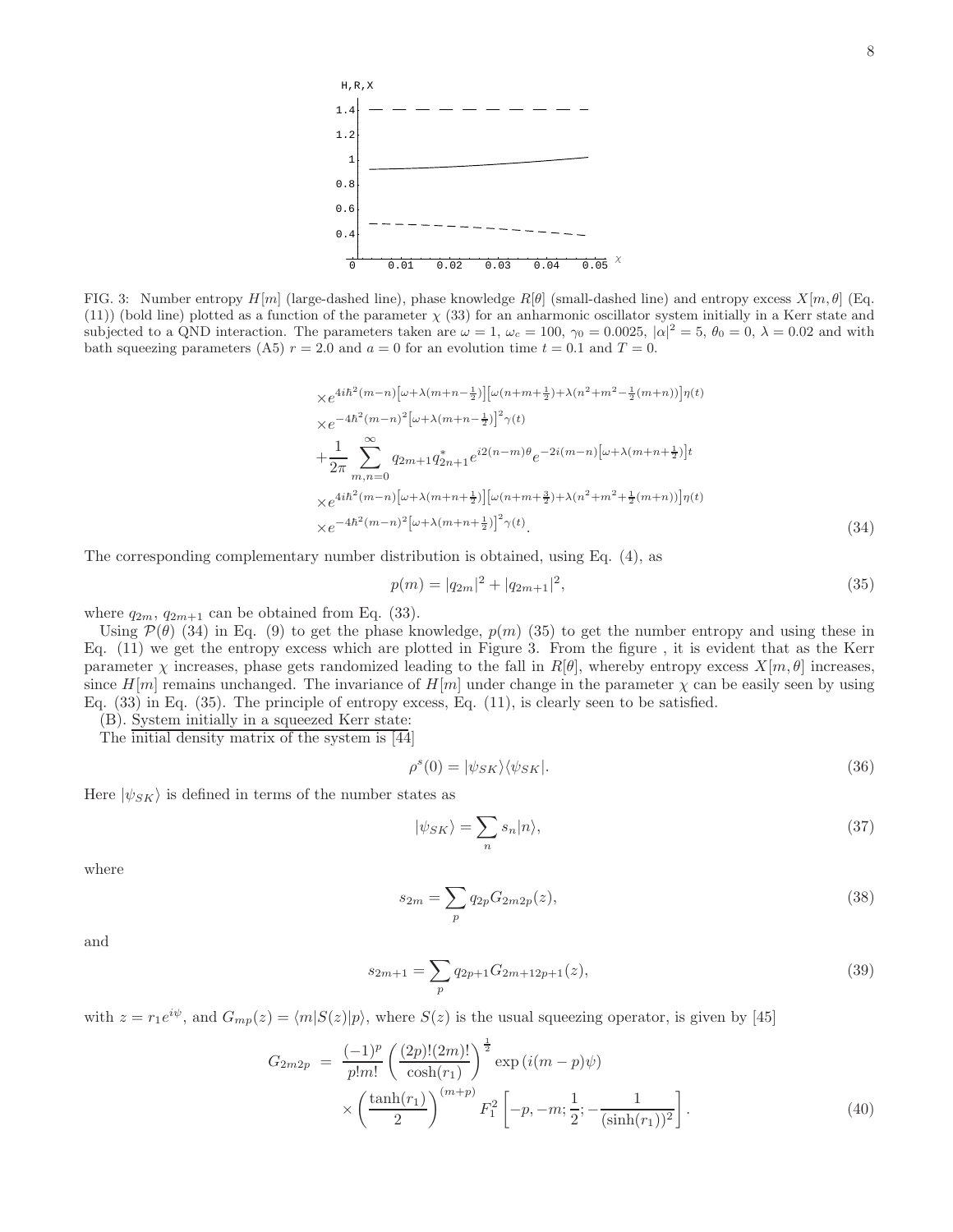

FIG. 4: Plot of number entropy  $H[m]$  (large-dashed line), phase knowledge  $R[\theta]$  (small-dashed line) and entropy excess  $X[m, \theta]$ (bold line) for an anharmonic oscillator initially in squeezed Kerr state, with respect system squeezing  $r_1$  (39). Figure (a) represents the pure state case, while Figure (b) represents the system subjected to QND interaction with a squeezed thermal bath with temperature  $T = 1$  and evolution time  $t = 1$ . The parameters used are  $\omega = 1$ ,  $\omega_c = 100$ ,  $\gamma_0 = 0.1$ ,  $\psi = \pi/4$ ,  $|\alpha|^2 = 5$ ,  $\theta_0 = 0$ ,  $\chi = 0.02$ ,  $\lambda = 0.02$ , and with bath squeezing parameters  $r = 0.1$ ,  $a = 0$ .

Similarly,  $G_{2m+12p+1}(z)$  is given by

$$
G_{2m+12p+1} = \frac{(-1)^p}{p!m!} \left( \frac{(2p+1)!(2m+1)!}{\cosh^3(r_1)} \right)^{\frac{1}{2}} \exp(i(m-p)\psi)
$$

$$
\times \left( \frac{\tanh(r_1)}{2} \right)^{(m+p)} F_1^2 \left[ -p, -m; \frac{3}{2}; -\frac{1}{(\sinh(r_1))^2} \right]. \tag{41}
$$

Here  $F_1^2$  is the Gauss hypergeometric function [46]. Making use of Eqs. (18), (36) in Eq. (2), the phase distribution is obtained as [28]

$$
\mathcal{P}(\theta) = \frac{1}{2\pi} \sum_{m,n=0}^{\infty} s_{2m} s_{2n}^* e^{i2(n-m)\theta} e^{-2i(m-n)\left[\omega + \lambda(m+n-\frac{1}{2})\right]t} \times e^{4i\hbar^2(m-n)\left[\omega + \lambda(m+n-\frac{1}{2})\right] \left[\omega(n+m+\frac{1}{2}) + \lambda(n^2+m^2-\frac{1}{2}(m+n))\right] \eta(t)} \times e^{-4\hbar^2(m-n)^2 \left[\omega + \lambda(m+n-\frac{1}{2})\right]^2 \gamma(t)} \n+ \frac{1}{2\pi} \sum_{m,n=0}^{\infty} s_{2m+1} s_{2n+1}^* e^{i2(n-m)\theta} e^{-2i(m-n)\left[\omega + \lambda(m+n+\frac{1}{2})\right]t} \times e^{4i\hbar^2(m-n)\left[\omega + \lambda(m+n+\frac{1}{2})\right] \left[\omega(n+m+\frac{3}{2}) + \lambda(n^2+m^2+\frac{1}{2}(m+n))\right] \eta(t)} \times e^{-4\hbar^2(m-n)^2 \left[\omega + \lambda(m+n+\frac{1}{2})\right]^2 \gamma(t)}.
$$
\n(42)

The corresponding complementary number distribution is obtained, using Eq. (4), as

$$
p(m) = |s_{2m}|^2 + |s_{2m+1}|^2,\t\t(43)
$$

where  $s_{2m}$ ,  $s_{2m+1}$  can be obtained from Eqs. (38) and (39), respectively.

Using  $\mathcal{P}(\theta)$  (42) in Eq. (9) to get the phase knowledge,  $p(m)$  (43) to get the number entropy and using these in Eq. (11) we get the entropy excess which are plotted in Figures 4. In Figure 4 (a), depicting unitary evolution, it is seen that phase knowledge almost exactly compensates for the growth of ignorance of number, as a functions of  $r_1$ , whereas , in Figure 4 (b), phase knowledge is rapidly lost, depicting clearly the influence of the environment. The principle of entropy excess, Eq. (11), is clearly seen to be satisfied for unitary evolution as well as when the anharmonic system is interacting with its environment.

### B. Dissipative system-bath interaction

Here the system-reservoir interaction is such that  $[H_S, H_{SR}] \neq 0$  resulting in decoherence along with dissipation.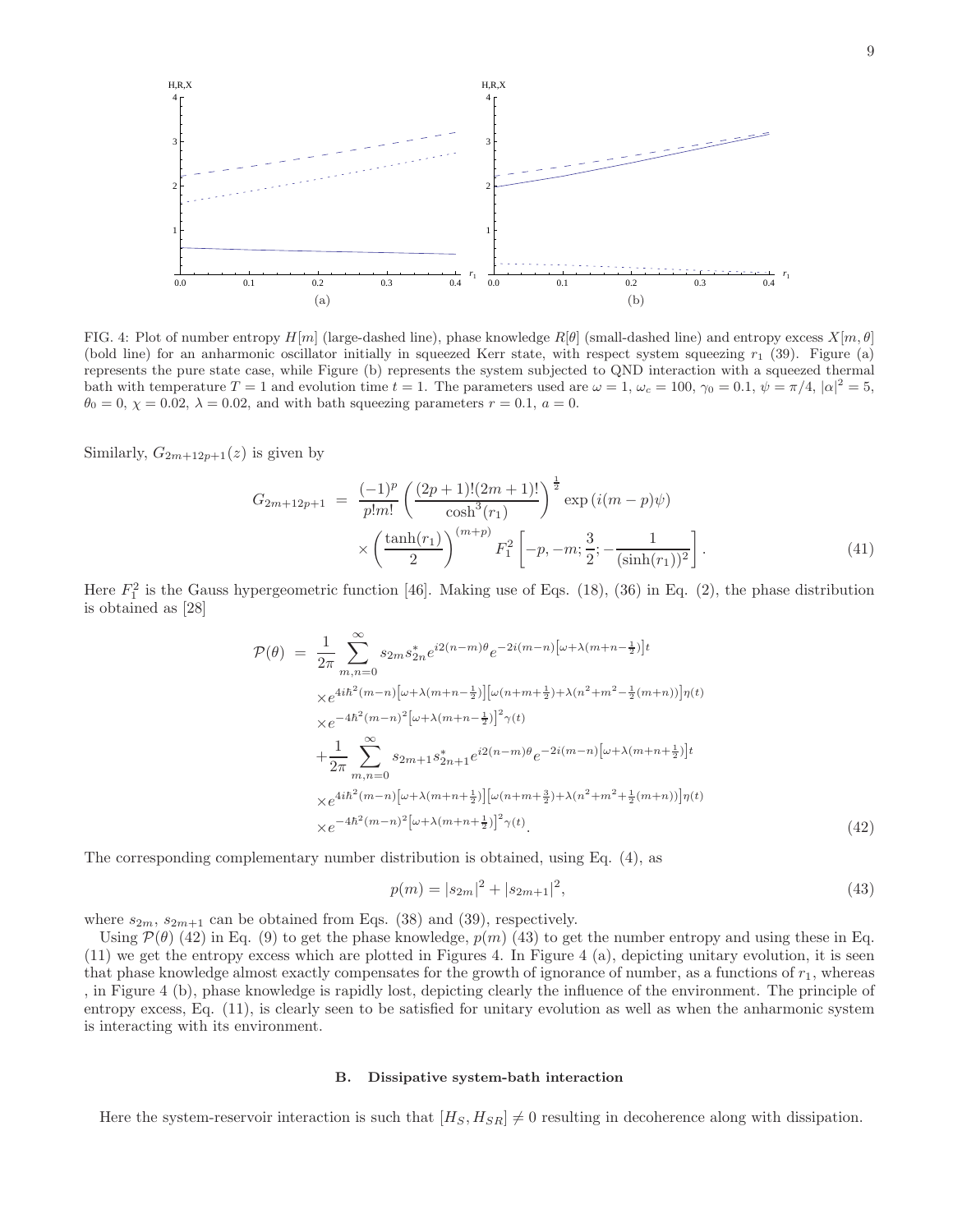(A). System of harmonic oscillator interacting with a thermal bath resulting in a Lindblad evolution:

The initial state of the system is a superposition of coherent states which are 180◦ out of phase with respect to each other [47].

$$
|\psi\rangle = A^{1/2}(|\alpha\rangle + e^{i\phi}| - \alpha\rangle),\tag{44}
$$

where  $\alpha = |\alpha|e^{i\phi_0}$  and

$$
A = \frac{1}{2} [1 + \cos(\phi) e^{-2|\alpha|^2}]^{-1}.
$$
\n(45)

The state  $|\psi\rangle$  for  $\phi = 0$  would be an even coherent state and for  $\phi = \pi$  would be an odd coherent state. The reduced density matrix can be shown to have the following form [48]:

$$
\rho(t) = \sum_{n,m=0}^{\infty} \rho_{n,m}(t) |n\rangle\langle m|,
$$
\n(46)

where

$$
\rho_{n,m}(t) = \frac{A}{N(t) + 1} \left(\frac{e^{-\gamma_0 t/2}}{N(t) + 1}\right)^{m+n} Q_n Q_m e^{i(n-m)\phi_0}
$$
  
 
$$
\times \sum_{l=0}^{\infty} \left(1 - \frac{e^{-\gamma_0 t/2}}{N(t) + 1}\right)^l \frac{|\alpha|^{2l}}{l!} \left(1 + (-1)^{n+m} + (-1)^l [(-1)^n e^{i\phi} + (-1)^m e^{-i\phi}]\right)
$$
  
 
$$
\times F_1^2 \left[-m, -n; l+1; 4N(t)(N(t) + 1)(\sinh(\gamma_0 t/2))^2\right].
$$
 (47)

Here  $F_1^2$  is the Gauss hypergeometric function [46],  $\gamma_0$  is a parameter which depends upon the system-reservoir coupling strength,

$$
Q_n = \frac{|\alpha|^n}{\sqrt{n!}} e^{-\frac{|\alpha|^2}{2}},\tag{48}
$$

and,

$$
N(t) = N_{th}(1 - e^{-\gamma_0 t}), \ N_{th} = \left(e^{\frac{\hbar \omega}{k_B T}} - 1\right)^{-1}.
$$
\n(49)

The phase distribution is given by

$$
\mathcal{P}(\theta) = \frac{1}{2\pi} \sum_{m,n=0}^{\infty} \rho_{m,n} e^{i(n-m)\theta},\tag{50}
$$

where  $\rho_{m,n}$  can be obtained from Eq. (47).

The corresponding complementary number distribution is obtained, using Eq. (4), as

$$
p(m) = \rho_{m,m}(t),\tag{51}
$$

where  $\rho_{m,m}$  is as in Eq. (47).

Using  $\mathcal{P}(\theta)$  (50) in Eq. (9) to get the phase knowledge,  $p(m)$  (51) to get the number entropy and using these in Eq. (11) we get the entropy excess which are plotted in Figures 5. From Figure 5 (a), pertaining to unitary evolution, we note that in the even cat (coherent) state ( $\phi = 0$ ), ignorance of number approximately equals phase knowledge, whereas in the odd cat (coherent) state  $(\phi = \pi)$  the former significantly outweighs the latter. This thus provides a complementaristic characterization of the even and odd cat states. The Figure 5 (b) shows that the effect of the dissipative environment causes phase to become randomized, leading to an increased entropy excess at all  $\phi$  (44). The principle of entropy excess, Eq. (11), is clearly seen to be satisfied, for both unitary as well as dissipative evolution. (B). System of anharmonic oscillator weakly interacting with a thermal bath:

The total Hamiltonian depicting a third-order non-linear oscillator coupled to a reservoir of oscillators [49], assumed to be initially in a thermal state, is

$$
H = \hbar \left[ \omega (a^\dagger a + \frac{1}{2}) + \kappa a^{\dagger 2} a^2 + \sum_j \omega_j (b_j^\dagger b_j + \frac{1}{2}) + \sum_j (\kappa_j b_j a^\dagger + \kappa_j^* b_j^\dagger a) \right]. \tag{52}
$$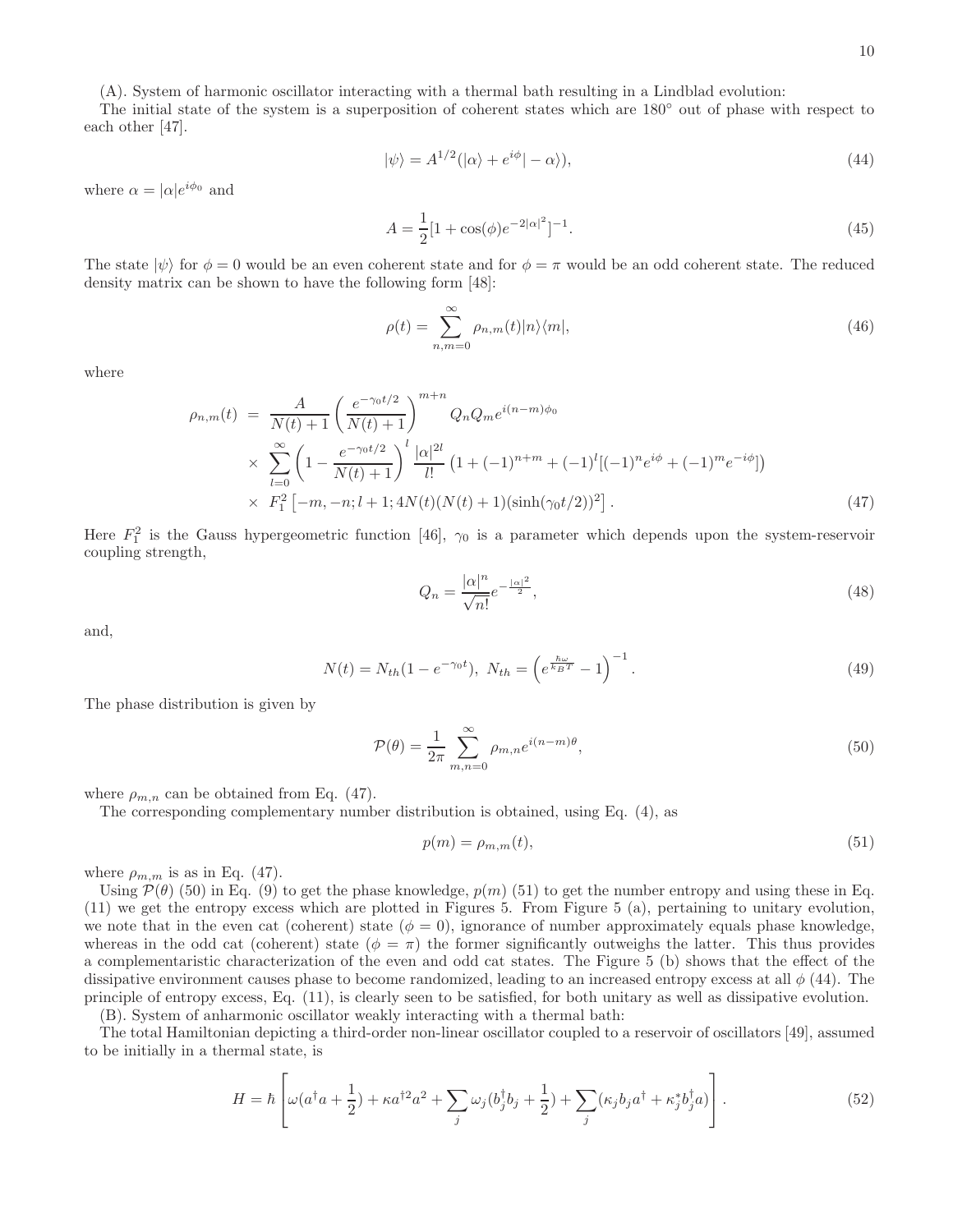

FIG. 5: Plot of number entropy  $H[m]$  (large-dashed line), phase knowledge  $R[\theta]$  (small-dashed line) and entropy excess  $X[m, \theta]$ (bold line) for a harmonic oscillator, initially in a coherent state superposition (44), as a function of the state parameter  $\dot{\phi}$ (44). Figure (a) pertains to the pure state case. Figure (b) represents the system subjected to a dissipative interaction with the environment for an evolution time  $t = 0.1$  and temperature  $T = 2$ . The parameters used are  $\omega = 1$ ,  $\gamma_0 = 0.025$ ,  $|\alpha|^2 = 2$ ,  $\phi_0$  (44) = 0.

The reduced density matrix of the anharmonic oscillator, starting from the initial coherent state  $|\xi(0)\rangle = ||\xi(0)|e^{i\phi_0}\rangle$ , can be solved and made use of to obtain the phase distribution

$$
\mathcal{P}(\theta) = \frac{1}{2\pi} \sum_{m,n=0}^{\infty} \rho_{m,n} e^{i(n-m)\theta} \n= \frac{1}{2} \sum_{m,n=0}^{\infty} (m!n!)^{1/2} f_{n,m}(t) e^{i(n-m)\theta}.
$$
\n(53)

Here

$$
f_{m,n}(t) = \exp\left([-2i\kappa(m-n) + \frac{\gamma_0}{2}]t\right) \left(E_{m-n}(t)\right)^{m+n+1} \sum_{l=0}^{\infty} \frac{1}{l!} \left[\frac{N_{th}+1}{N_{th}} g_{m-n}(t)\right]^l \frac{(m+l)!(n+l)!}{m!n!} \times f_{m+l,n+l}(0) F_1^2 \left[-m,-n;l+1; \frac{4N_{th}(N_{th}+1)}{\Delta^2} (\sinh(\gamma_0 \Delta t/2))^2\right].
$$
\n(54)

In the above equation,  $f_{m+l,n+l}(0)$  contains information about the initial state of the system and for the initial coherent state  $|\xi(0)\rangle = ||\xi(0)|e^{i\phi_0}\rangle$  is given by

$$
f_{m,n}(0) = \frac{1}{\pi} \frac{\xi^{m*}(0)}{m!} \frac{\xi^n}{n!}.
$$
\n(55)

 $F_1^2$  is the Gauss hypergeometric function [46],  $\gamma_0$  is a parameter which depends upon the system-reservoir coupling strength and  $N_{th}$  is as defined above. Also

$$
E_{m-n}(t) = \frac{\Delta}{\Omega \sinh(\gamma_0 \Delta t/2) + \Delta \cosh(\gamma_0 \Delta t/2)},
$$
\n(56)

$$
g_{m-n}(t) = \frac{2N_{th}}{\Omega + \Delta \coth(\gamma_0 \Delta t/2)},\tag{57}
$$

$$
\Omega \equiv \Omega_{m-n} = 1 + 2N_{th} - i\frac{2\kappa}{\gamma_0}(m-n),\tag{58}
$$

and

$$
\Delta \equiv \Delta_{m-n} = \left[\Omega^2 - 4N_{th}(N_{th}+1)\right]^{1/2}.\tag{59}
$$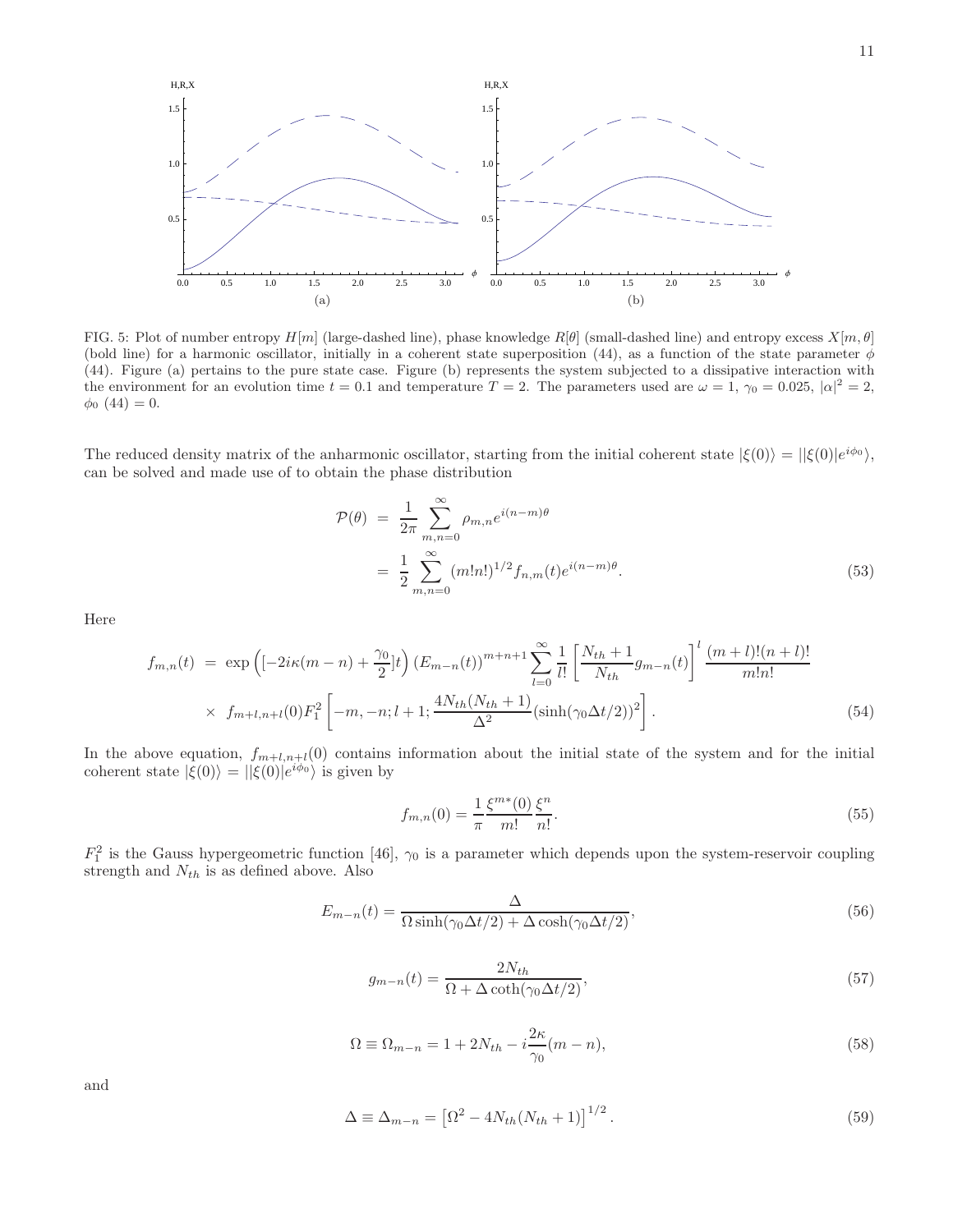

FIG. 6: Phase distribution  $\mathcal{P}(\theta)$  as a function of  $\theta$  for the dissipative anharmonic oscillator initially in a coherent state. The bold curve represents unitary evolution while the other curves represent temperature  $T = 0$  and evolution times  $t = 1, 5$  and 10 for the dotted, large-dashed and dot-dashed curves, respectively. The parameters used are  $\omega = 1$ ,  $|\xi(0)|^2 = 2$ ,  $\phi_0 = 0$  ( $|\xi(0)|$ ,  $\phi_0$  are the initial state parameters),  $\gamma_0 = 0.01$  and  $\kappa = 0.05$  (52).



FIG. 7: Number entropy  $H[m]$  (large-dashed line), phase knowledge  $R[\theta]$  (small-dashed line) and entropy excess  $X[m, \theta]$  (bold line) for an anharmonic oscillator system, initially in a coherent state, with respect to initial state parameter  $|\xi_0| = |\xi(0)|$ , subjected to a dissipative interaction where the parameters are as in the above figure. The figures depict an evolution time  $t = 2$  and temperature  $T = 0$ . It can be shown that, in contrast to the corresponding harmonic oscillator case (Fig. 1(a)), increase in average number  $(|\xi_0|)$  is not accompanied by a corresponding increase in phase knowledge.

The corresponding complementary number distribution is obtained, using Eq. (4), as

$$
p(m) = \pi n! f_{m,m}(t),\tag{60}
$$

where  $f_{m,m}$  can be obtained from Eq. (54).

The phase distribution  $\mathcal{P}(\theta)$  (53) is plotted in Figure 6 from which we see that with increase in time, phase gets randomized resulting in phase diffusion. Using this  $\mathcal{P}(\theta)$  (53) in Eq. (9) to get the phase knowledge,  $p(m)$  (60) to get the number entropy and using these in Eq. (11) we get the entropy excess which are plotted in Figure 7. The effect of the dissipative interaction is seen to manifest in the increased phase randomization and entropy excess with increase in the state parameter  $|\xi_0|$ . The principle of entropy excess, Eq. (11), is, again, clearly seen to be satisfied.

# V. ATOMIC SYSTEM

Here we study entropy excess (11) for number-phase complementarity in (finite-level) atomic systems, briefly revisiting results obtained from the perspective of an upper bound on the knowledge-sum of complementary variables in Ref. [14]. An interesting generalization of the knowledge-sum of complementary variables could be made, in the context of quantum communication, using the information exclusion relations developed in [41]. As pointed out earlier, the knowledge-sum approach cannot be applied to infinite dimensional systems, whereas the principle of entropy excess can be applied to finite as well as infinite dimensional systems, making it a more flexible tool for studying number-phase complementarity in a host of systems.

As an application of the principle, it is appropriate to study the effect of noise. This we do for noise from both non-dissipative as well as dissipative interactions of the atomic system S with its environment, which is modelled as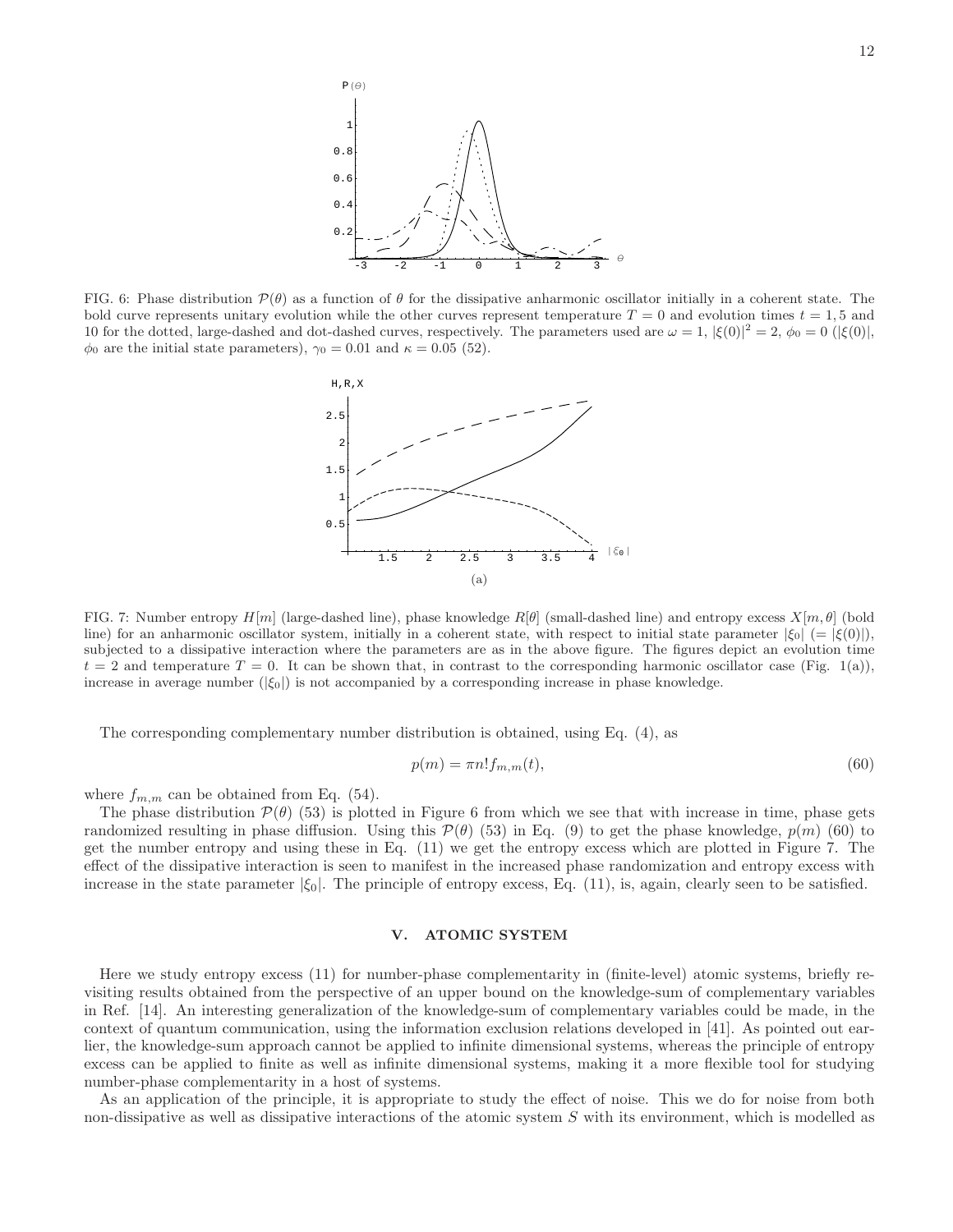a bath of harmonic oscillators starting in a squeezed thermal state [18, 50, 51]. In Section V B we consider the effect of the phase damping channel, which is the information theoretic analogue of the non-dissipative open system effect [18, 50], while in Section V C we consider the effect of the squeezed generalized amplitude damping channel which is the information theoretic analogue of the dissipative open system effect [50, 51].

# A. The principle of entropy excess in atomic systems

For a (noiseless) two-level (spin-1/2) system, the plot of entropy  $H[m]$  for all atomic coherent states is given by the large-dashed curve in Figure 8(a). The equatorial states on the Bloch sphere, corresponding to  $\alpha' = \pi/2$ , are the maximum knowledge state (MXK) states of  $\phi$ , and are precisely equivalent to the minimum knowledge state (MNK) states of m (characterized by  $H[m] = 1$ ), as can be seen from comparing the large-dashed and small-dashed curves in the Figure. Thus number and phase share with MUBs the reciprocal property that maximum knowledge of one of them is simultaneous with minimal knowledge of the other, but differs from MUBs in that the maximum possible knowledge of  $\phi$  is less than  $\log(d) = 1$  bit, essentially on account of its POVM nature.

Two variables form a *quasi-MUB* if any MXK state of either variable is an MNK state of the other, where the knowledge of the MXK state may be less than  $\log d$  bits. Thus,  $J_z$  and  $\phi$  are quasi-MUB's (but not MUB's).

From the dot-dashed curve in the Figures (8), we numerically find an expression of the uncertainty principle to be

$$
X[m,\phi] \equiv H[m] - R[\phi] \ge 0 \tag{61}
$$

for all pure states in  $\mathbb{C}^2$ , in conformity with Eq. (6) and hence also in agreement with the principle of entropy excess (11). As  $\phi$  is a POVM but m represents a regular Hermitian observable, in general  $X[m, \phi] \neq X[\phi, m]$ . The inequality is saturated only for the Wigner-Dicke states (as seen from the dot-dashed curve in the Figure), when  $H[m]$  and  $R[\phi]$ identically vanish.

As an expression of the uncertainty principle, the relation (61) still leaves some room for improvement. First, it is not a tight bound. In particular, for equatorial states it permits  $R[\phi]$  to be as high as 1, whereas as seen from the small-dashed curve in Figure 8, the maximum value of  $R[\phi]$ , which is  $r_{\phi} \approx 0.245$ .

Following Ref. [14], one way to address this problem is to modify (61) to the inequality

$$
X^{\mu}[m,\phi] \equiv H[m] - \mu R[\phi] \ge 0 \tag{62}
$$

for all pure states in  $\mathbb{C}^2$ , where parameter  $\mu$  (> 0) is chosen to be the largest value such that inequality (62) is satified over all state space. Through a numerical search, we found that  $\mu \approx 4.085$  for dimension  $d = 2$  and  $\mu \approx 1.973$  for  $d = 4$ . From the concavity of H[m] and the convexity of R[ $\phi$ ], it follows that Eq. (62) holds for any mixed state. The small-dashed and dotted curves are, respectively,  $R[\phi]$  and  $\mu R[\phi]$ . Comparing their corresponding curves in the Figure, we note the tighter bound imposed by  $X_{\mu}[m,\phi]$  than  $X[m,\phi]$ .

# Application to the phase damping channel

The 'number' and phase distributions for a qubit,  $H_S = \frac{\hbar \omega}{2} \sigma_z$ , starting from an atomic coherent state  $|\alpha', \beta'\rangle$ , and subjected to a phase damping channel due to its interaction with a squeezed thermal bath, are [18, 28]

$$
p(m) = {2j \choose j+m} (\sin(\alpha'/2))^{2(j+m)} (\cos(\alpha'/2))^{2(j-m)}
$$
  
\n
$$
\mathcal{P}(\phi) = \frac{1}{2\pi} \left[ 1 + \frac{\pi}{4} \sin(\alpha') \cos(\beta' + \omega t - \phi) e^{-(\hbar\omega)^2 \gamma(t)} \right].
$$
\n(63)

For completeness, the function  $\gamma(t)$  appearing in the above equation is given in Appendix A. We note the symmetry preserved in Figures (8) (a) and (b), about  $\alpha' = \pi/2$ , the equatorial states. In the case of  $R[\phi]$ , this is because of symmetry of  $sin(\alpha')$ , as in Eq. (63) for  $\mathcal{P}(\phi)$  about  $\pi/2$ , whereas in the case of  $H[m]$ , the symmetry comes about because the cos( $\cdot$ ) and sin( $\cdot$ ) functions, in Eq. (63) for  $p(m)$ , appear only as an even power. For QND interaction  $p(m)$  is time-invariant, whereas  $\mathcal{P}(\phi)$  evolves in a way that does not affect this symmetry.

Figure 8(b) depicts the effect of phase damping noise on the number entropy  $H[m]$  (obtained by using the number distribution  $p(m)$  (63)), phase knowledge  $R[\phi]$  (obtained by using the phase distribution  $\mathcal{P}(\phi)$  (63)),  $\mu R[\phi]$ ,  $X[m,\phi]$ (by using Eq. (11)) and  $X_\mu[m,\phi]$ . Comparing it with the noiseless case, as in Figure 8(a), we find that  $H[m]$  remains invariant because  $p(m)$  is not affected when a system undergoes a QND interaction, but there is an increase in  $X_\mu$ because of phase randomization with time.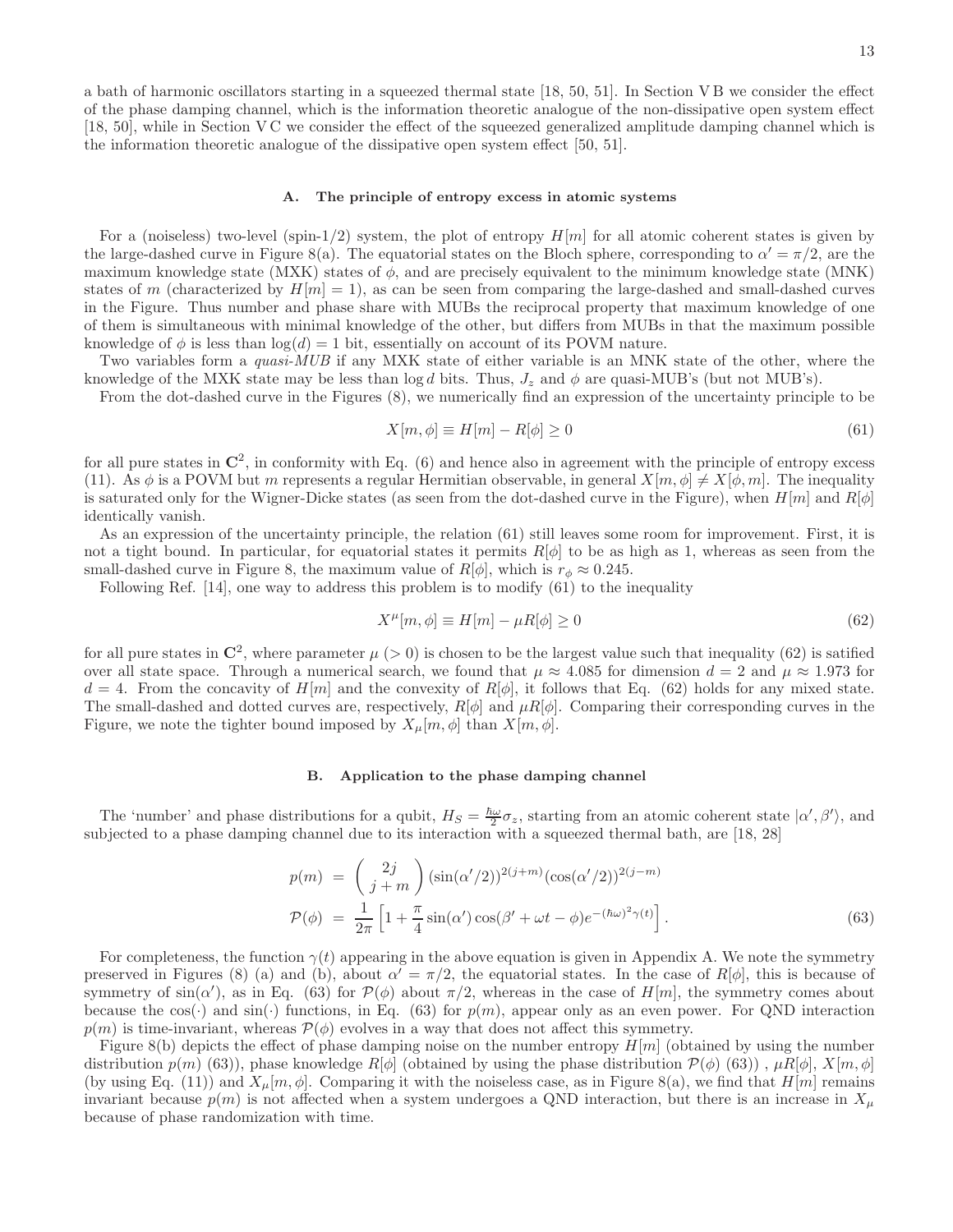

FIG. 8: Entropy excess of a two level system subjected to QND interaction starting in an atomic coherent state  $|\alpha',\beta'\rangle$ , as a function of  $\alpha'$ , with  $\beta' = 0.0$ . The large-dashed (resp., small-dashed) line represents  $H[m]$  (resp.,  $R[\phi]$ ). The dotted-curve represents  $\mu R[\phi]$  (where  $\mu = 4.085$ ). The solid (resp., dot-dashed) curve represents the entropy excess  $X_{\mu}$  (resp. X); (a) depicts the noiseless case. There is no β-dependence; (b) depicts the case of QND interaction. The parameters used are  $\omega = 1.0$ ,  $\omega_c = 100$ ,  $\gamma_0$  (A1) = 0.025, bath squeezing parameters (A5)  $r = 0.5$  and  $a = 0$ . The plots in the figure (b) are for a temperature  $T = 10$  and an evolution time  $t = 1$ . We note the symmetry in the figure about  $\alpha' = \pi/2$ . In (a), the points where  $X_{\mu} = 0$ , namely the polar and the equatorial states, represent the coherent state. If complementarity is expressed in terms of knowledge sum [14], these states correspond to maximum knowledge states.

### C. Application to the squeezed generalized amplitude damping channel

The 'number' and phase distributions for a qubit starting from an atomic coherent state  $|\alpha', \beta'\rangle$ , and subjected to a squeezed generalized amplitude damping channel [51] due to its interaction with a squeezed thermal bath, are [29],

$$
p(m=1/2,t) = \frac{1}{2}\left[\left(1-\frac{\gamma_0}{\gamma^{\beta}}\right) + \left(1+\frac{\gamma_0}{\gamma^{\beta}}\right)e^{-\gamma^{\beta}t}\right]\sin^2(\alpha'/2) + \frac{\gamma_-}{\gamma^{\beta}}\left(1-e^{-\gamma^{\beta}t}\right)\cos^2(\alpha'/2),\tag{64}
$$

and

$$
\mathcal{P}(\phi) = \frac{1}{2\pi} \left[ 1 + \frac{\pi}{4\alpha} \sin(\alpha') \left\{ \alpha \cosh(\alpha t) \cos(\phi - \beta') + \omega \sinh(\alpha t) \sin(\phi - \beta') - \gamma_0 \chi \sinh(\alpha t) \cos(\Phi + \beta' + \phi) \right\} e^{-\frac{\gamma \beta_t}{2}} \right].
$$
\n(65)

A derivation of Eqs. (64) and (65) can be found in Ref. [29]. For completeness, the parameters appearing in these equations are given in Appendix B.

Figures 9(a) and (b) depict the effect of squeezed generalized amplitude damping noise on the functions depicted in the noiseless case of Figure  $8(a)$ , without and with bath squeezing, respectively. Comparing them with the noiseless case, we find as expected that noise impairs both number and phase knowledge. If the dependence on  $\beta'$  is taken into consideration (cf. Ref. [29]), it can be shown that squeezing has the beneficial effect of relatively improving phase knowledge for certain regimes of the parameter space, and impairing them in others. This property can be shown to improve the classical channel capacity [51]. Further, bath squeezing can be shown to render  $R[\phi]$  dependent on  $\beta'$ . On the other hand, it follows from Eq. (64) that  $R[m]$  is independent of  $\beta'$ , so that  $X[m,\phi]$  is dependent on  $\beta'$ . This stands in contrast to that of the phase damping channel, where inspite of squeezing,  $X[m, \phi]$  remains independent of  $β'$  and, furthermore, squeezing impairs knowledge of  $φ$  in all regimes of the parameter space.

# VI. DISCUSSIONS AND CONCLUSIONS

In this paper, we have recast the number-phase complementarity for finite dimensional atomic as well as infinite dimensional oscillator, discrete (Hermitian) as well as continuous (positive operator) valued, systems as a lower bound on an entropic measure called the entropy excess. For maximally complementary systems, the bound is 0, independent of the system dimension. This is in contrast to the conventional entropy sum principle, which has a lower bound of log d. To tighten the constraint imposed by the bound on  $R[\phi]$ , we replace this quantity by  $\mu R[\phi]$ , where  $\mu$  is a positive number with values (approximately) 4, 2 and 1 for two-, four- and infinite-dimensional systems. Thus dimensional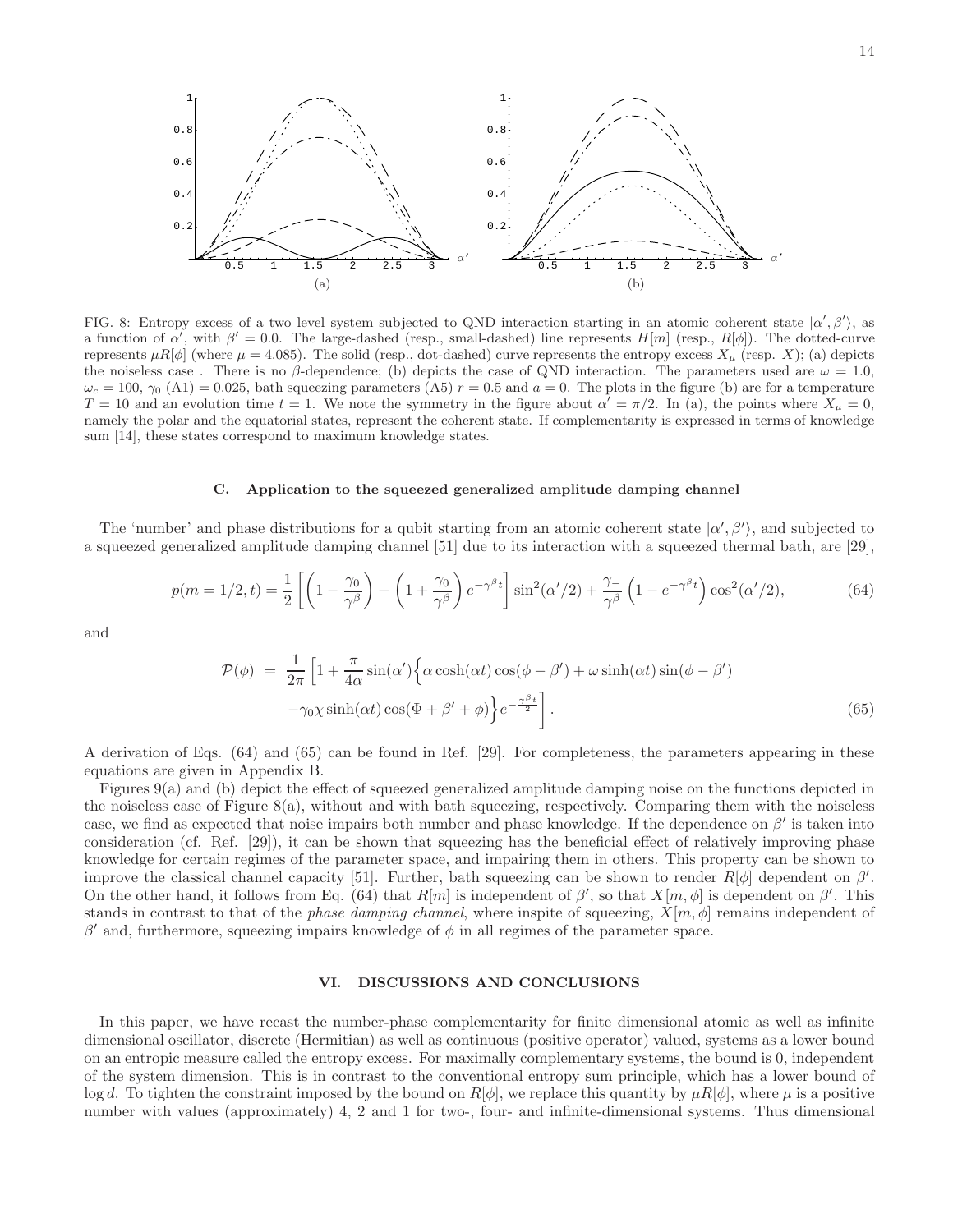

FIG. 9: Entropy excess of a two level system subjected to a dissipative interaction starting in an atomic coherent state  $|\alpha', \beta'\rangle$ , as a function of  $\alpha'$ , with  $\beta' = 0.0$ . The large-dashed (resp., small-dashed) line represents  $H[m]$  (resp.,  $R[\phi]$ ). The dotted-curve represents  $\mu R[\phi]$ . The solid (resp., dot-dashed) curve represents the entropy excess  $X_\mu$  (resp. X). Here  $\omega = 1.0$ ,  $\omega_c = 100$ ,  $\Phi$  $(B5)=\pi/8$ ,  $\gamma_0=0.025$ , with the evolution time  $t=1$  and temperature  $T=10$ : (a) bath squeezing parameter r (B5)=0; (b)  $r = 1$ . Comparison of (b) with (a) shows that squeezing impairs both number and phase knowledge, leading to an increase in the entropy excess  $X_\mu$  (and X).

dependence of the inequality enters indirectly through the form  $\mu = \mu(d)$ . Encouraged by the above numericalanalytical pattern, we conjecture that as the system dimension increases from two to infinity,  $\mu$  falls monotonically from about 4 to 1.

In this work, we have made precise the sense in which the variables  $p(m)$  and  $P(\phi)$  may be thought of as or differ from conventional complementary variables [30]. There are two main differences as follows. First: whereas states of maximum number knowledge (the eigenstates of the number operator) have the maximum knowledge of  $\log d$  bits, the maximum phase knowledge states have less than  $\log d$  bits, phase being a POVM. This was the motivation for introducing the weight quantity  $\mu$ . Second: even more remarkably, states of maximum phase knowledge do not correspond to equal amplitude superpositions of number states. In other words, the unbiasedness is not mutual, but one-way, a situation we characterize as one-way unbiased bases [14].

In the second aspect of our work, the above analysis is applied to physically relevant initial conditions of the system for unitary as well as non-unitary evolution, due to the interaction of the system with its environment. The systemreservoir interactions are chosen such that both dephasing (decoherence without dissipation) as well as dissipative (decoherence with dissipation) effects on the system evolution are studied.

Some interesting features seen were, for e.g., a harmonic oscillator starting out from an initial superposition of coherent (cat) states. The entropy excess principle was seen to provide an interesting complementaristic characterization of the even and the odd cat states, in that the excess is almost zero for the even state, indicating that ignorance of number approximately equals phase knowledge while in the odd state, the entropy excess is finite indicating that there the ignorance of number significantly outweighs knowledge of phase.

Our entropy-based formalism can modify current approaches to number-phase complementarity: e.g., one can study complementarity in conjunction with such phenomena as nonlinearity induced coherences and atomic squeezing in an effectively finite-level atomic system. In the conventional approach, complementarity can be graphically demonstrated by the constrasting behavior of the number and phase distributions (eg., Figs 1 and 2 of Ref. [30]).

As a concrete application to a finite dimensional system in an experimental scenario, we consider the energy manifold of the four levels of (for instance)  ${}^{85}Rb$  atom. This is first mapped to a pseudo-spin system of spin  $3/2$ while the effect of selection rules of atomic transitions in  $85Rb$  is preserved [52]. Complementarity can then be studied using (entropic) knowledge of the number and phase variables as a function of laser detuning and  $vis-\hat{a}-vis$ atomic phenomena like coherent population trapping (CPT) or electromagnetically induced transparency (EIT). For example, simulations indicate an increase in phase knowledge accompanying the formation of the CPT state. Noting that  $\langle \theta, \phi | J_- | \theta, \phi \rangle = j \sin \theta e^{i\phi}$ , where  $J_- \equiv J_x - J_y$ , one can detect  $\phi$  in a practical, interferometric set-up by applying J<sub>−</sub> to one of the two interferometric arms implemented in an atom-laser system. With appropriate adjustments,  $\phi$ will then manifest as a phase shift in the interference pattern.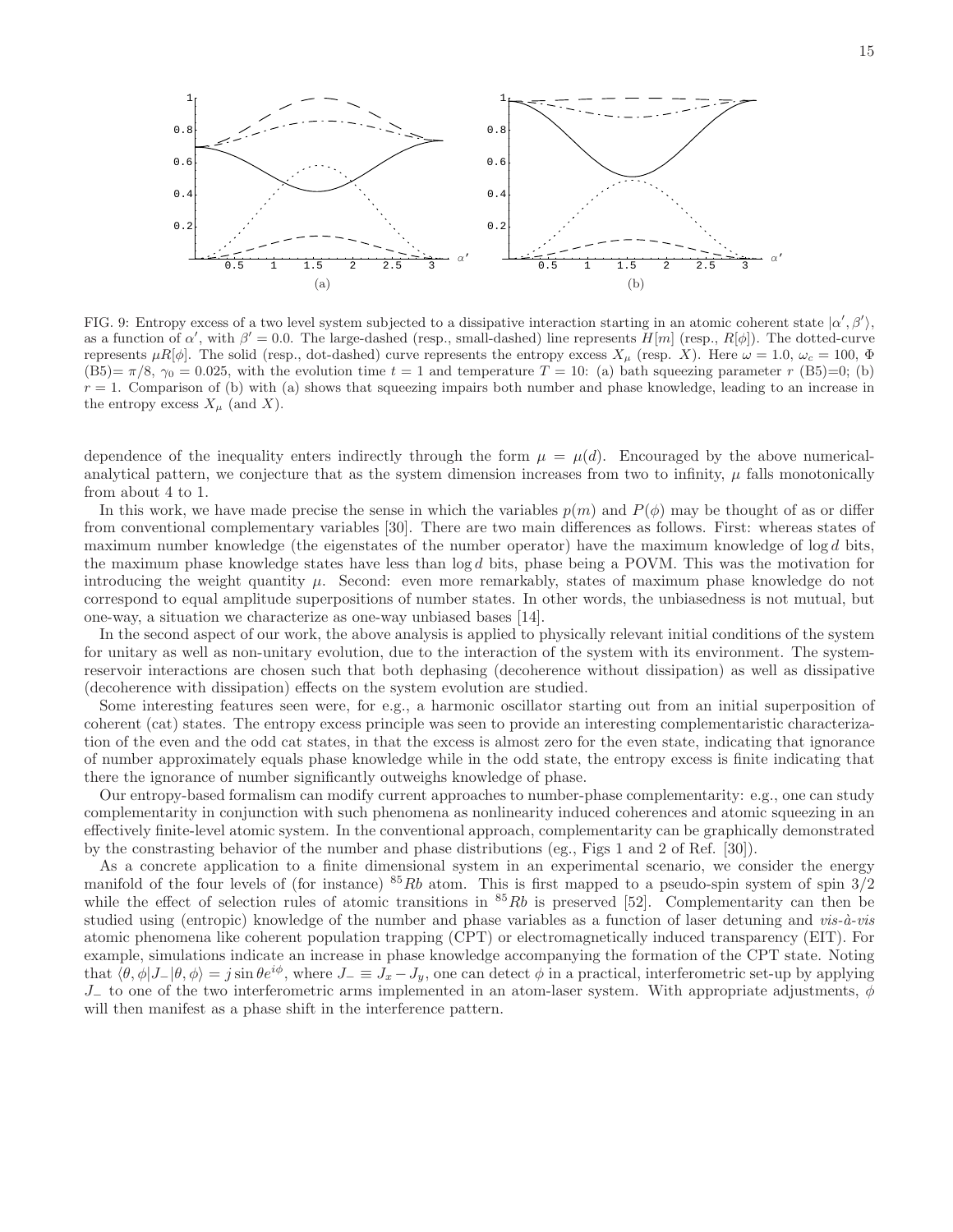# Appendix A: Some expressions pertaining to the phase damping channel

For the case of an Ohmic bath with spectral density

$$
I(\omega) = \frac{\gamma_0}{\pi} \omega e^{-\omega/\omega_c},\tag{A1}
$$

where  $\gamma_0$  and  $\omega_c$  are two bath parameters characterizing the quantum noise, it can shown that using Eq. (A1) one can obtain [18]

$$
\eta(t) = -\frac{\gamma_0}{\pi} \tan^{-1}(\omega_c t),\tag{A2}
$$

and

$$
\gamma(t) = \frac{\gamma_0}{2\pi} \cosh(2r) \ln(1 + \omega_c^2 t^2) - \frac{\gamma_0}{4\pi} \sinh(2r) \ln\left[\frac{\left(1 + 4\omega_c^2 (t - a)^2\right)}{\left(1 + \omega_c^2 (t - 2a)^2\right)^2}\right] - \frac{\gamma_0}{4\pi} \sinh(2r) \ln(1 + 4a^2 \omega_c^2),\tag{A3}
$$

in the  $T = 0$  limit, where the resulting integrals are defined only for  $t > 2a$ . In the high T limit,  $\gamma(t)$  can be shown to be [28]

$$
\gamma(t) = \frac{\gamma_0 k_B T}{\pi \hbar \omega_c} \cosh(2r) \left[ 2\omega_c t \tan^{-1}(\omega_c t) + \ln\left(\frac{1}{1 + \omega_c^2 t^2}\right) \right] - \frac{\gamma_0 k_B T}{2\pi \hbar \omega_c} \sinh(2r) \left[ 4\omega_c (t - a) \tan^{-1} (2\omega_c (t - a)) \right]
$$

$$
- 4\omega_c (t - 2a) \tan^{-1} (\omega_c (t - 2a)) + 4\omega_c \tan^{-1} (2a\omega_c) + \ln\left(\frac{\left[1 + \omega_c^2 (t - 2a)^2\right]^2}{\left[1 + 4\omega_c^2 (t - a)^2\right]} \right) + \ln\left(\frac{1}{1 + 4a^2 \omega_c^2}\right) \right], \text{(A4)}
$$

where, again, the resulting integrals are defined for  $t > 2a$ . Here we have for simplicity taken the squeezed bath parameters as

$$
\cosh(2r(\omega)) = \cosh(2r), \quad \sinh(2r(\omega)) = \sinh(2r), \n\Phi(\omega) = a\omega,
$$
\n(A5)

where  $a$  is a constant depending upon the squeezed bath. The results pertaining to a thermal bath can be obtained from the above equations by setting the squeezing parameters  $r$  and  $\Phi$  to zero.

# Appendix B: Some expressions pertaining to the squeezed generalized amplitude damping channel

Here the reduced dynamics of the two level atomic system interacting with a squeezed thermal bath under a weak Born-Markov and rotating wave approximation is studied. This implies that here the system interacts with its environment via a non-QND interaction, i.e.,  $[H_S, H_{SR}] \neq 0$  such that along with a loss in phase information, energy dissipation also takes place.

The parameter  $\alpha$  (Eq. (65)) is given by

$$
\alpha = \sqrt{\gamma_0^2 |M|^2 - \omega^2}.\tag{B1}
$$

Further

$$
\gamma^{\beta} = \gamma_0 (2N + 1),\tag{B2}
$$

and

$$
\gamma_- = \gamma_0 N,\tag{B3}
$$

where

$$
N = Nth(\cosh2(r) + \sinh2(r)) + \sinh2(r),
$$
\n(B4)

$$
M = -\frac{1}{2}\sinh(2r)e^{i\Phi}(2N_{\text{th}} + 1) \equiv \chi e^{i\Phi},\tag{B5}
$$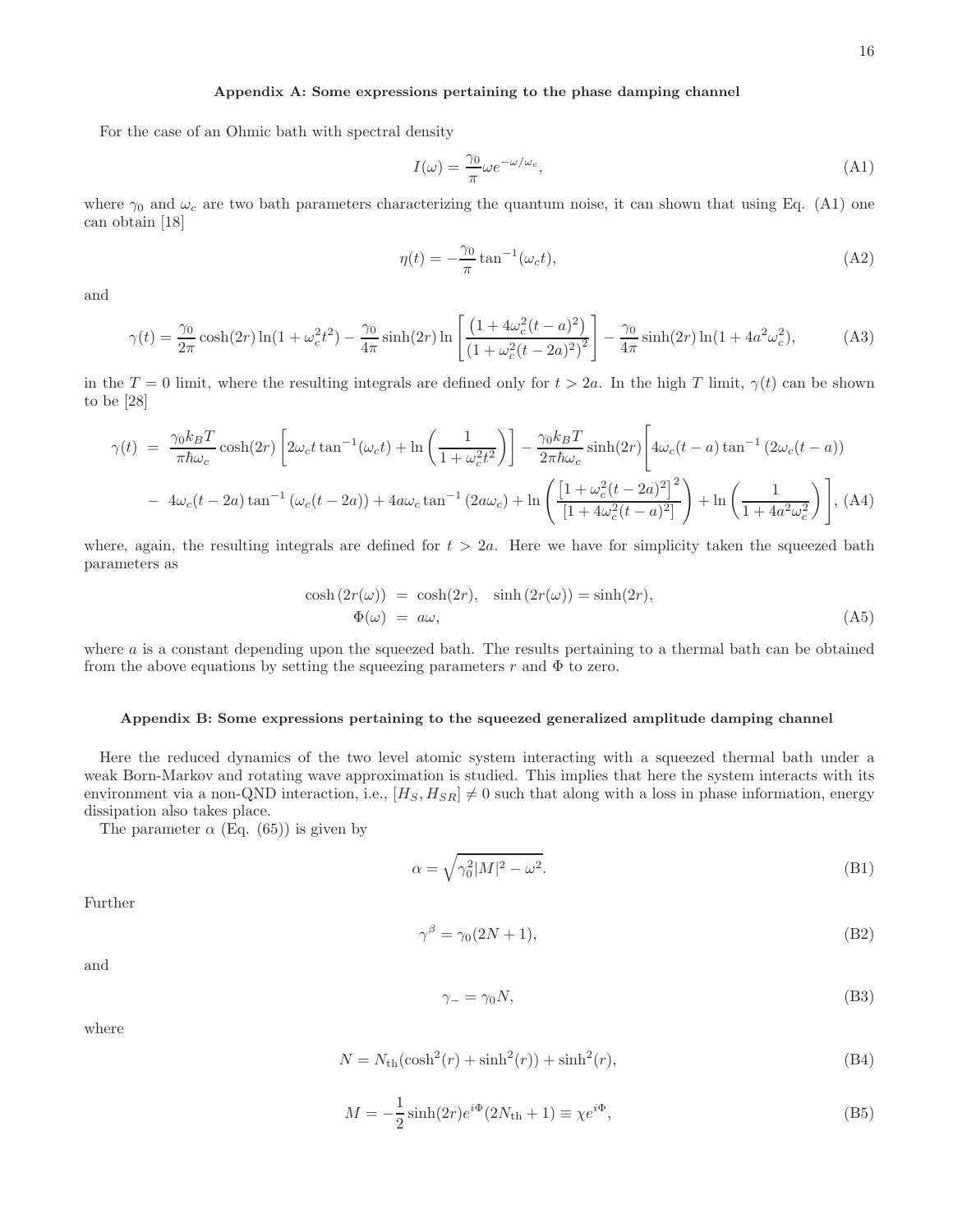and

$$
N_{\rm th} = \frac{1}{e^{\frac{\hbar \omega}{k_B T}} - 1}.
$$
\n(B6)

Here  $N_{\text{th}}$  is the Planck distribution giving the number of thermal photons at the frequency  $\omega$  and  $r$ ,  $\Phi$  are squeezing parameters. The analogous case of a thermal bath without squeezing can be obtained from the above expressions by setting these squeezing parameters to zero.  $\gamma_0$  is a constant typically denoting the system-environment coupling strength.

- [1] H. Maassen and J. B. M. Uffink, Phys. Rev. Lett. 60, 1103 (1988).
- [2] M. Nielsen and I. Chuang, Quantum Computation and Quantum Information (Cambridge 2000).
- [3] A. Galindo, M.A. Martin-Delgado, Rev. Mod. Phys. 74, 347 (2000).
- [4] M. Ohya and D. Petz, *Quantum Entropy and Its Use* (Springer-Verlag, New York, 1993).
- [5] K. Kraus, Phys. Rev. D 35, 3070 (1987).
- [6] D. Deutsch, Phys. Rev. Lett. 50, 631 (1983).
- [7] H. Partovi, Phys. Rev. Lett. 50, 1883 (1983).
- [8] D. T. Pegg and S. M. Barnett, J. Mod. Opt. 36, 7 (1989); Phys. Rev. A 39, 1665 (1989).
- [9] I. D. Ivanovic, J. Phys. A 14, 3241 (1981).
- [10] T. Durt, J. Phys. A: Math. Gen. 38, 5267 (2005).
- [11] S. Abe, Phys. Lett. A 166, 163 (1992).
- [12] S. Wehner and A. Winter, eprint arXiv:0710.1185.
- [13] D. Petz, Reports on Mathematical Physics: 59, 209 (2007).
- [14] R. Srikanth and S. Banerjee, Euro Phys. J. D. 53, 217 (2009); eprint arXiv:0711.0875.
- [15] S. Kullback and R. A. Leibler, Ann. of Math. Stat. **22**, 79 (1951).
- [16] P. Hayden, R. Jozsa, D. Petz and A. Winter, eprint arXiv:quant-ph/0304007.
- [17] W. H. Louisell, Quantum Statistical Properties of Radiation (John Wiley and Sons, 1973).
- [18] S. Banerjee and R. Ghosh, J. Phys. A: Math. Theo. 40, 13735 (2007); eprint quant-ph/0703054.
- [19] V. Perinova, A. Luks and J. Perina, Phase in Optics (World Scientific, Singapore, 1998).
- [20] P. A. M. Dirac, Proc. R. Soc. Lond. A 114, 243 (1927).
- [21] L. Susskind and J. Glogower, Physics 1, 49 (1964).
- [22] P. Carruthers and M. M. Nieto, Rev. Mod. Phys. 40, 411 (1968).
- [23] J. H. Shapiro, S. R. Shepard and N. C. Wong, Phys. Rev. Lett. 62, 2377 (1989).
- [24] W. P. Schleich and S. M. Barnett (eds.), Quantum Phase and Phase Dependent Measurements, Physica Scripta Special issue T48 (1993).
- [25] J. H. Shapiro and S. R. Shepard, Phys. Rev. A 43, 3795 (1991).
- [26] M. J. W. Hall, Quantum Opt. 3, 7 (1991).
- [27] G. S. Agarwal, S. Chaturvedi, K. Tara and V. Srinivasan, Phys. Rev. A 45, 4904 (1992).
- [28] S. Banerjee, J. Ghosh and R. Ghosh, Phys. Rev. A 75, 062106 (2007).
- [29] S. Banerjee and R. Srikanth, Phys. Rev. A **76**, 062109 (2007).
- [30] G. S. Agarwal and R. P. Singh, Phys. Lett. A 217, 215 (1996).
- [31] M. A. Rashid, J. Math. Phys. 19, 1391 (1978).
- [32] G. S. Agarwal and R. R. Puri, Phys. Rev. A 41, 3782 (1990).
- [33] F. T. Arecchi, E. Courtens, R. Gilmore and H. Thomas, Phys. Rev. A 6, 2211 (1972).
- [34] R. H. Dicke, Phys. Rev. **93**, 99 (1954).
- [35] J. M. Radcliffe, J. Phys. A: Gen. Phys. 4, 313 (1971).
- [36] S. Massar, eprint quant-ph/0703036.
- [37] A. S. Holevo, Probabilistic and Statistical Aspects of Quantum Theory (North Holland 1982).
- [38] I. Bialynicki-Birula and J. Mycielski, Comm. Math. Phys. 44, 129 (1975).
- [39] W. Beckner, Ann. Math. 102, 159–182 (1975).
- [40] M. J. W. Hall, Journal of Modern Optics 40, 809 (1993).
- [41] M. J. W. Hall, Phys. Rev. Lett. 74, 3307 (1995); Phys. Rev. A 55, 100 (1997).
- [42] C. M. Caves and B. L. Schumaker, Phys. Rev. A 31, 3068 (1985); B. L. Schumaker and C. M. Caves, Phys. Rev. A 31, 3093 (1985).
- [43] M. O. Scully and M. S. Zubairy, *Quantum Optics* (Cambridge University Press, Cambridge, 1997).
- [44] C. C. Gerry and R. Grobe, Phys. Rev. A 49, 2033 (1994).
- [45] M. V. Satyanarayana, Phys. Rev. D 32, 400 (1985); P. Marian, Phys. Rev. A 44, 3325 (1991).
- [46] A. Erdelyi, W. Magnus, F. Oberhettinger and F. G. Tricomi, *Higher Transcendental Functions*, Vol. I (McGraw-Hill, New York, 1953).
- [47] M. Brune, S. Haroche, J. M. Raimond, L. Davidovich and N. Zagury, Phys. Rev. A 45, 5193 (1992).
- [48] V. Buzek, Ts. Gantsog and M. S. Kim, Physica Scripta Special issue T48, 131 (1993).